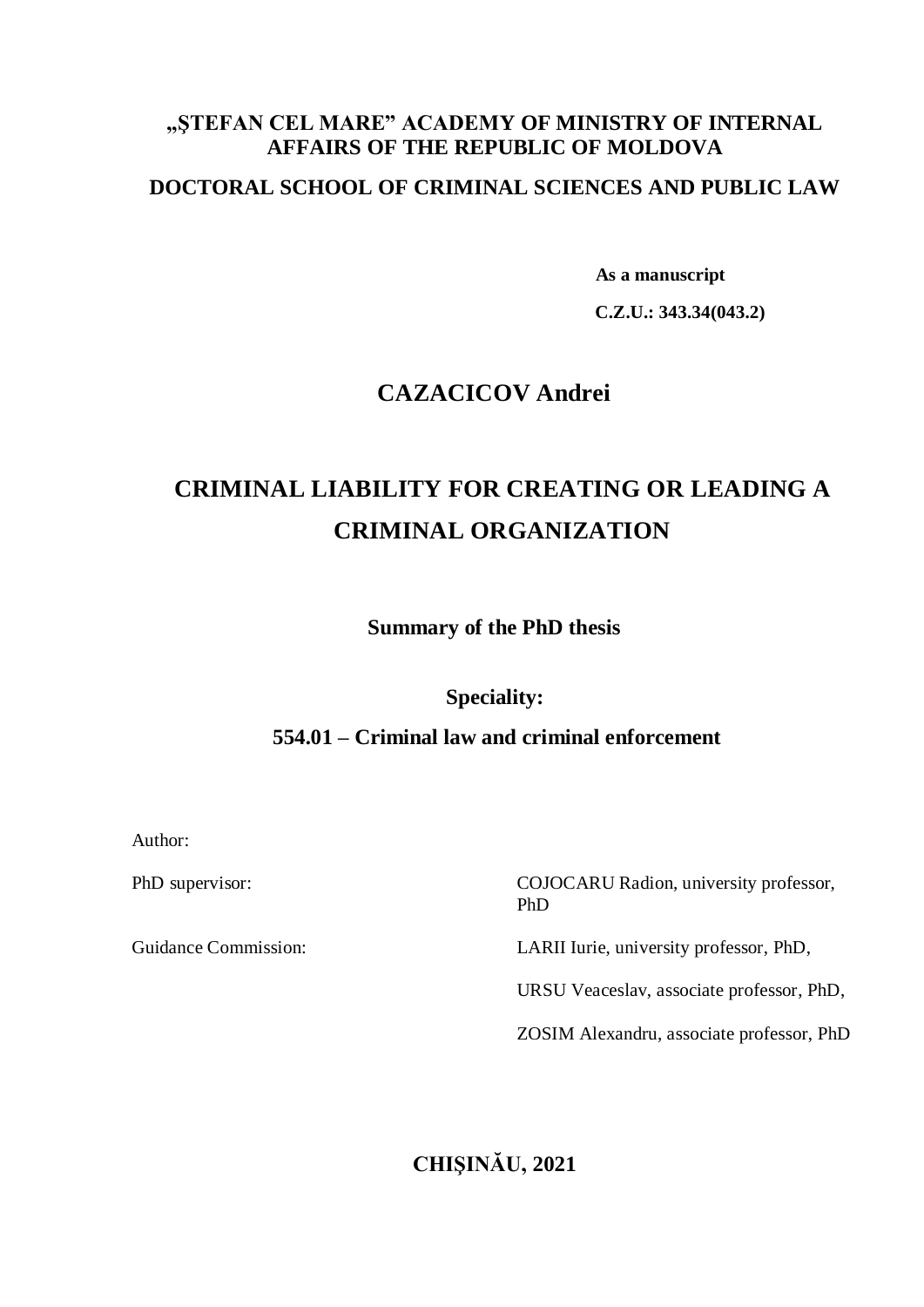The doctoral thesis was elaborated within the Doctoral School of Criminal Sciences and Public Law of the "Stefan cel Mare" Academy of the M.I.A.

### **Author:**

CAZACICOV Andrei

## **PhD supervisor:**

COJOCARU Radion, PhD, university professor, "Ștefan cel Mare" Academy.

## **Doctoral Committee:**

**1.** GLADCHI Gheorghe, the President of the Committee, PhD hab., university professor, "Ștefan cel Mare" Academy;

2. COJOCARU Radion, PhD supervisor, PhD, university professor, "Ștefan cel Mare" Academy; **3.** LARII Iurie, PhD, university professor, "Stefan cel Mare" Academy;

**4.** ULIANOVSCHI Xenofon, PhD hab., university professor, State University of Moldova;

**5.** BUJOR Valeriu, PhD, university professor, Institute of Criminal Sciences and Applied Criminology.

## **Secretary of Committee**:

RUSU Oleg, PhD, associate professor, "Ștefan cel Mare" Academy.

**The public defence will take place on**  $,19$ **" January, 2022, 15:00,**  $,$ **Stefan cel Mare"** Academy of the M.I.A. (address: Chisinau, 21 Gh. Asachi street, administrative block, third floor, conference room).

The doctoral thesis and the summary of doctoral thesis can be consulted at the National Library of the Republic of Moldova, General Library "Tudor Roșca" within "Ștefan cel Mare" Academy of the M.I.A., on the ANACEC website [\(www.cnaa.md\)](http://www.cnaa.md/) and on the website of the Doctoral School of Criminal Sciences and Public Law [\(https://www.academy.police.md/\)](https://www.academy.police.md/).

| Author:                     | <b>CAZACICOV</b> Andrei                |
|-----------------------------|----------------------------------------|
| Secretary of the Committee: | RUSU Oleg, PhD,<br>associate professor |

 **© Cazacicov Andrei**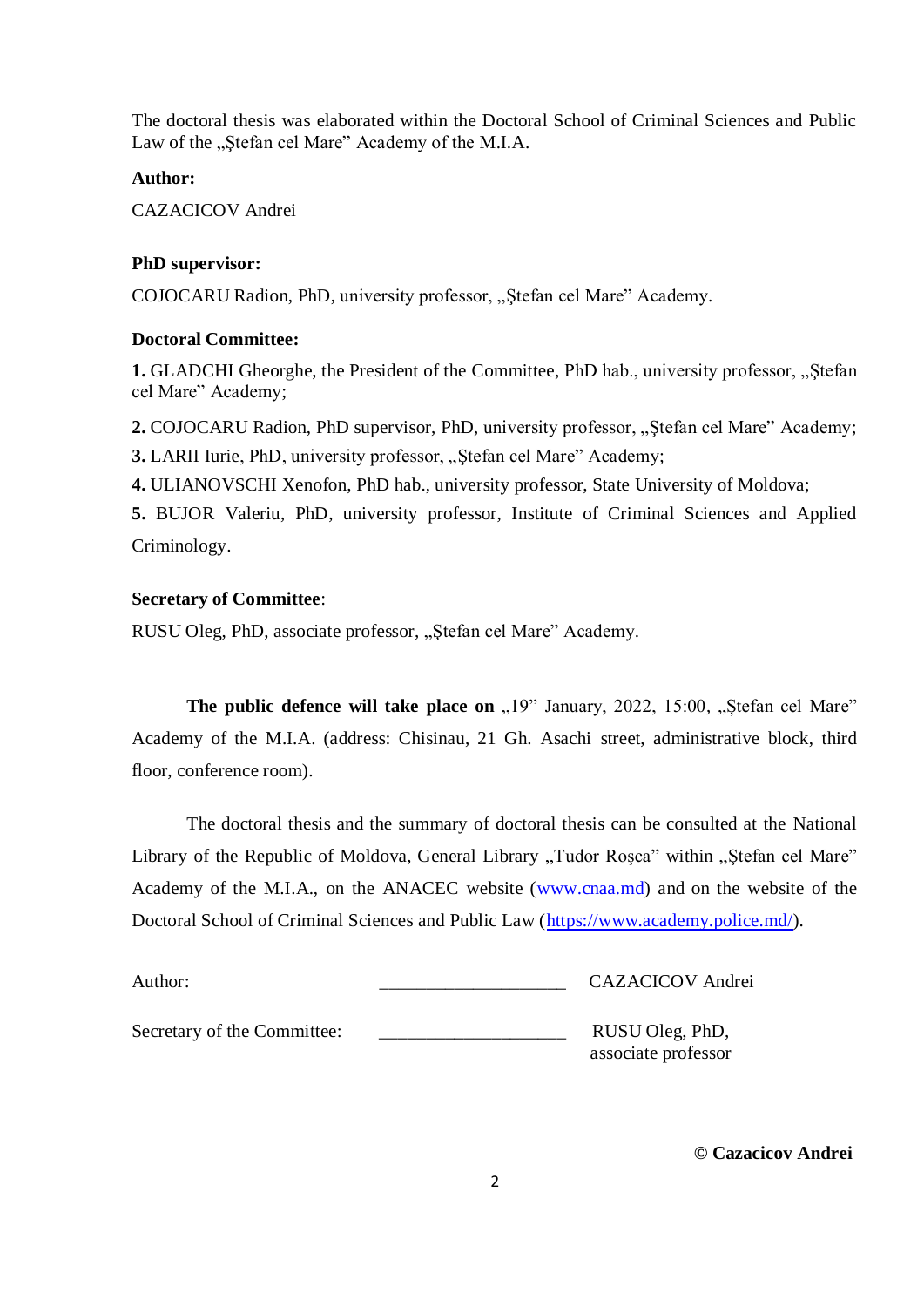## **TABLE OF CONTENTS:**

| LIST OF THE AUTHOR'S PUBLICATIONS ON THE THEME OF THE THESIS 31 |  |
|-----------------------------------------------------------------|--|
|                                                                 |  |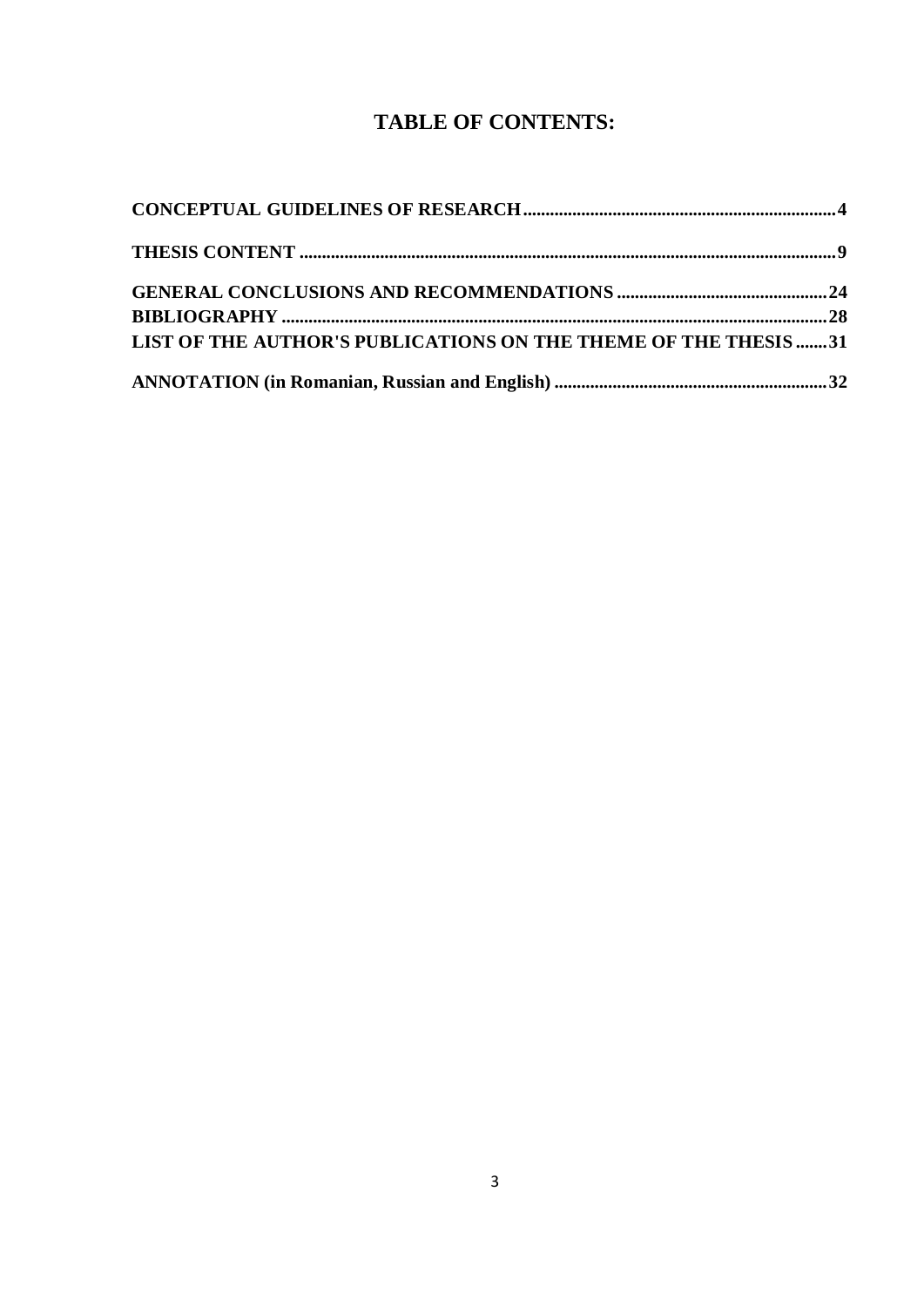#### **CONCEPTUAL GUIDELINES OF RESEARCH**

**The actuality and importance of the problem proposed for research:** The evolution of the process of globalization, which characterizes contemporary civilization in an accentuated way, causes the emergence of various forms of organized crime, whose activity is accessed globally in the form of transnational, international and intercontinental crimes.

In the context of appearance of new directions of activity in criminal organizations, as well as in the conditions of global spread of terrorist acts, it becomes increasingly clear and pronounced the need for Moldova to implement effective measures to prevent and combat this odious social scourge.

In conditions of existence of a law state, it is inconceivable to tolerate the facts that threaten the public security, and on this background their corresponding incrimination acquires a special relevance.

Official statistics data shows a growing dynamic for 2020 of crimes committed by organized groups, which requires prompt intervention, including those on the field of scientific research, which must substantiate the effectiveness of prevention measures applied by relevant bodies. The need to study this type of crime from the point of view of criminal science is largely conditioned by its ,,metamorphosis" tendencies, which currently constantly tend towards politicization, concealment, cybernetization and internationalization. Undoubtedly, these changes in the phenomenon also influence the statistical picture, which attracts an erroneous reflection of the real situation and current trends in organized crime. This state of affairs essentially delays the economic and social development of the Republic of Moldova and prolongs "to infinity" the difficult transition period we are going through.

In addition to legal nihilism, the fictive fight against organized crime, the difficulty of investigating crimes committed in groups, another factor that justifies the need for legal study of this subject lies in certain deficiencies presented by the national normative framework itself. Moreover, the crime of creating or leading a criminal organization has not been thoroughly and properly investigated from the perspective of the science of criminal law, unlike other sciences (criminology, forensics, victimology, etc.). Therefore, in the national criminal doctrine are found only some particular studies, usually fragmented and limited to certain aspects, which are directly related to the art. 284 Criminal code.

**Description of the situation in the research field and identification of the research problems**. A remarkable contribution to the study of the phenomenon of organized crime in general, as well as the crime of creating or leading a criminal organization in particular, has been made by local and foreign authors, including: A. Borodac, V. Bujor, Gh. Gladchi, S. Brînză, M. Gheorghiţă, X. Ulianovschi, V. Stati, A. Barbăneagră, M. Bîrgău, V. Ursu, Ig. Ciobanu, O. Balan, R. Cojocaru, D. Postovan, O. Bejan, A. Pungă, Al. Pareniuc, F. Sterschi, M. Braloştiţianu, A. Corîstin, P.Z. Nenov, I. Hurdubaie, A. Tighineanu, M. Bencheci, V. Sîli, V. Armaşu, R. Pleşca, V. Untilă, G. Cristea; C.L. Stăncilă, C.G. Gîrleanu, N. Mappes-Niediek, L. Kovesi, I.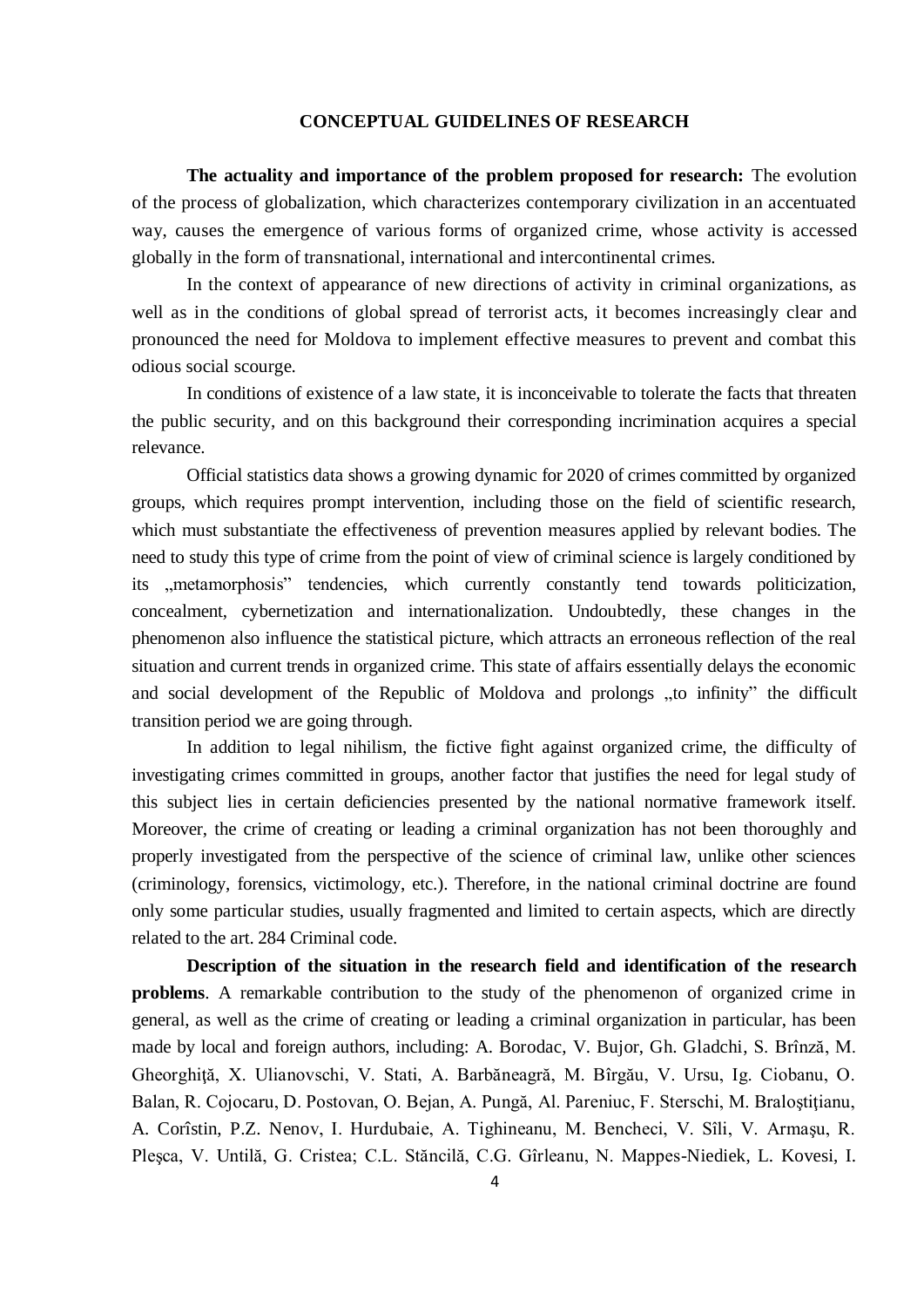Tucmuruz, D. Miclea, A. Andreescu, N. Radu, M. Atanasiu, L. Stăncilă, I. Coman, C. Stan, F. Calderoni; A.V. Brilliantov, V. Şcolinîi, N. Igorova, K.V. Putuliko, I.V. Godunov, I.V. Kostiukovschii, D.M. Valeev, V.A. Jbankov, A.V. Tabakov, V.V. Romaniuc, A.V. Butîrscaia, A.V. Skaciko, D.A. Koreţchii, A.S. Ovcinskii, V.N. Petraşev, M.I. Kovalev, V.V. Palii, E.N. Fedik, A. Vozniuc, M.V. Kornienco, O.Y. Şostco, V.L. Groholiskii, V.V. Ucraineţ, O.O. Kvaşa, V.P. Kovaliciuc, V.V. Mercuşin, M. Semukov, N. Kaziuc, N. Scrît. and many others.

The scientific investigation of organized crime by the authors mentioned above has acquired a multilateral character, the priority area of their concerns being the criminological, criminological, historical, comparative aspect, etc. Therefore, we consider useful and necessary the scientific deepening of the issue of criminal liability for the creation or leading of a criminal organization (art. 284 of the Criminal code), which would re-evaluate, on the one hand, the elements and component signs of the crime in question, and on the other hand, of the punishment applicable for its commission.

It should be noted that the need for such study is also felt from the point of view of judicial practice, especially for police officers, prosecutors, judges, lawyers, etc. to whom will be useful the scientific and practical quide for qualification of the offense of creating or leading a criminal organization. In particular, such study would be a support for the activity of specialized structures, such as the P.C.C.O.C.S. (the prosecutor's office to fight organized crime and special cases), which, as shown by the elements of judicial practice, encounters certain difficulties in qualifying criminal activities carried out in groups. Therefore, in order to avoid arbitrariness, mediated even by specialists in the field [45], and strict observance of the principle of legality of incrimination, it is absolutely necessary the scientific-criminal study of the crime of creating or leading a criminal organization, including from a practical point of view.

**Purpose of the work**. The purpose of the paper consists in the multiaspective theoretical and practical examination of the crime of creating or leading a criminal organization, in order to solve the problems and difficulties that appear in the application of art. 284 of Criminal code, as well as the submission of some scientific and practical recommendations for perfection the national normative framework and its harmonization to the international requirements.

In this way, in order to achieve the goal, the following objectives were established: 1) research and appreciation of the degree of evolution of the national and foreign criminal doctrine, regarding the crime of creating or leading a criminal organization; 2) the multilateral analysis of the evolution of the incriminating normative framework of the crime of creating or leading a criminal organization in the criminal legislation of the Republic of Moldova.; 3) elucidation of the concept and correlation between the "organized criminal group" and the "", criminal organization" in the light of the defining international standards and the appreciation of the degree to which these standards have been implemented at national level; 4) conducting a comparative criminal law study of the criminal laws of other states, including those belonging to different legal families, in relation to crimes similar or almost similar to that provided by art. 284 Criminal code of Republic of Moldova; 5) elucidation and theoretico-practical examination of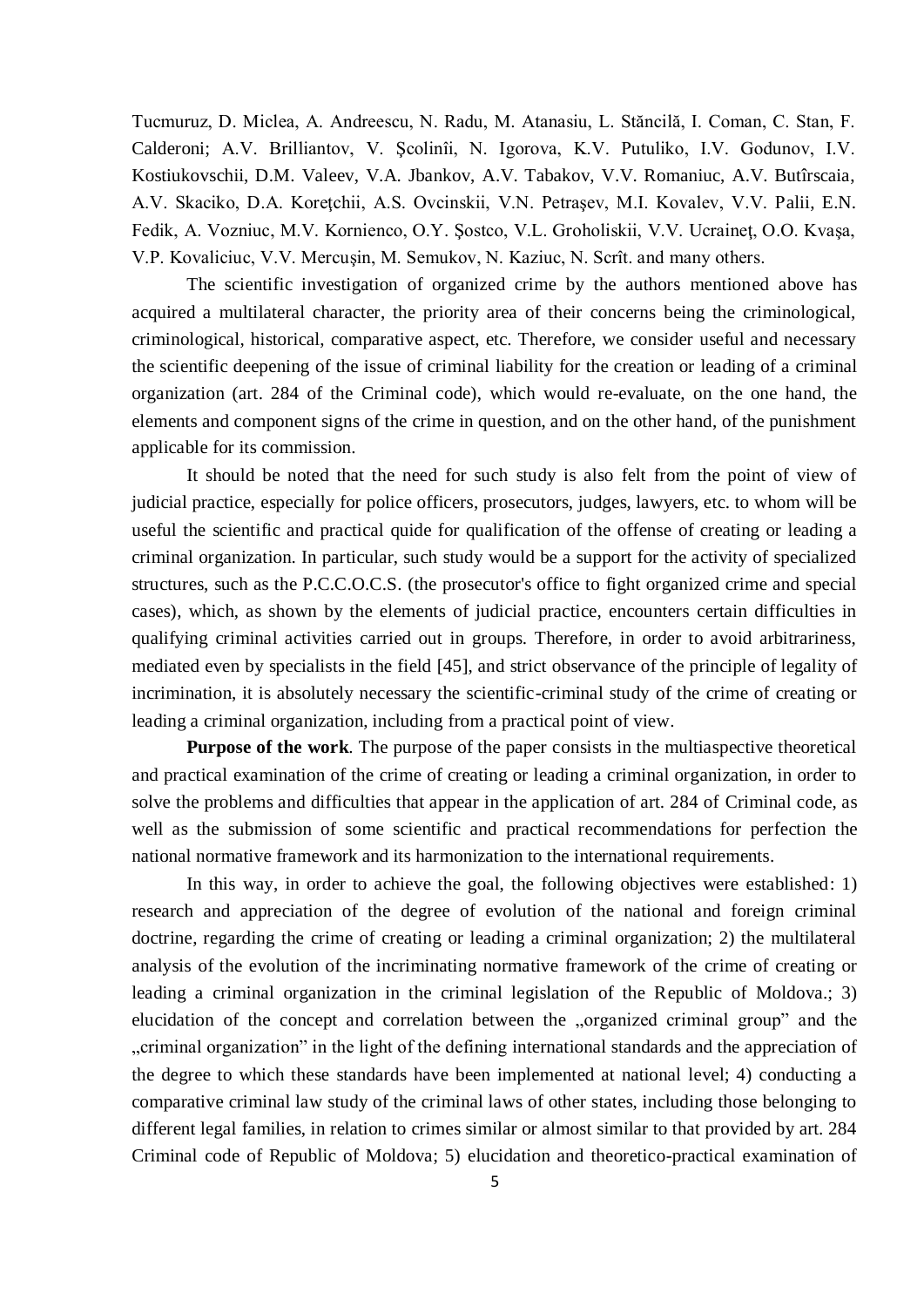the objective and subjective signs related to the crime stipulated in art. 284 Criminal code; 6) evaluation of the requirements to quality of the norm stipulated in art. 284 Criminal code and determining the measure to which the internal incriminating rule acheave these requirements; 7) solving the practical problems faced by the law enforcement bodies when establishing the responsibility for the creation or leading of a criminal organization; 8) establishing the delimiting signs between the crime of creating or leading a criminal organization from other homogeneous crimes; 9) evaluation of the applicable sanctioning regime and the degree of congruence with the modern principles underlying the implementation of punitive policies; 10) formulation and submission of some proposals regarding the improvement of the incriminating norm from art. 284 Criminal code etc.

**Synthesis of the research methodology**. In order to achieve the purpose and objectives, in this paper was used the normative material (treaties, conventions, international agreements, codes, laws, decisions, decrees, etc.) and doctrinal (monographs, textbooks, doctoral theses, guides, materials of scientific conferences, journals, scientific articles, electronic databases, etc.) regarding the crime of creating or leading a criminal organization. At the same time, the theoretical aspect of the paper was completed with cases from the judicial practice (jurisprudence).

Also, in the paper were applied a series of general and special methods, among which are: historical, logical, comparative, systemic method, literary interpretation, statistical, prospective, teleological, sounding.

**The novelty and the scientific originality**. This study represents a complex and wellsystematized research of the theoretical and practical problems regarding the crime of creating or leading a criminal organization.

The novelty of concepts are highlighted in the following fundamental theses of the paper: 1) was eloquently found the discrepancy between the notions of "organized criminal group" and , criminal organization", provided by the national criminal legislation, with that of "organized criminal group", established in the text of the Palermo Convention of 15.11.2000, and the "., criminal organization" provided for in the EU Council framework decision on the fight against organized crime and the Joint Action on criminalizing participation in a criminal organization in the member states of the European Union; 2) as a result of the comparative analysis performed on the criminal laws of other states, was justified the inopportuneness of the reunification within the same article (art. 284 Criminal code) of two distinctive crimes, as well as the normativeapplicative deficiencies resulting from this improper reunion; 3) have been assessed the objective and subjective signs of the creation or leading of a criminal organization in accordance with the principle of legality of incrimination and with the standards derived from the jurisprudence of the ECtHR; 4) it was argued the opportunity of changing and transposing the provision from art. 284, para. (2) Criminal code to a new article, with the adjustments strictly necessary in this case, with the connection of the provisions of the Criminal code to those of the national special laws and with the best practices from the criminal legislations of other states; 5) were highlighted the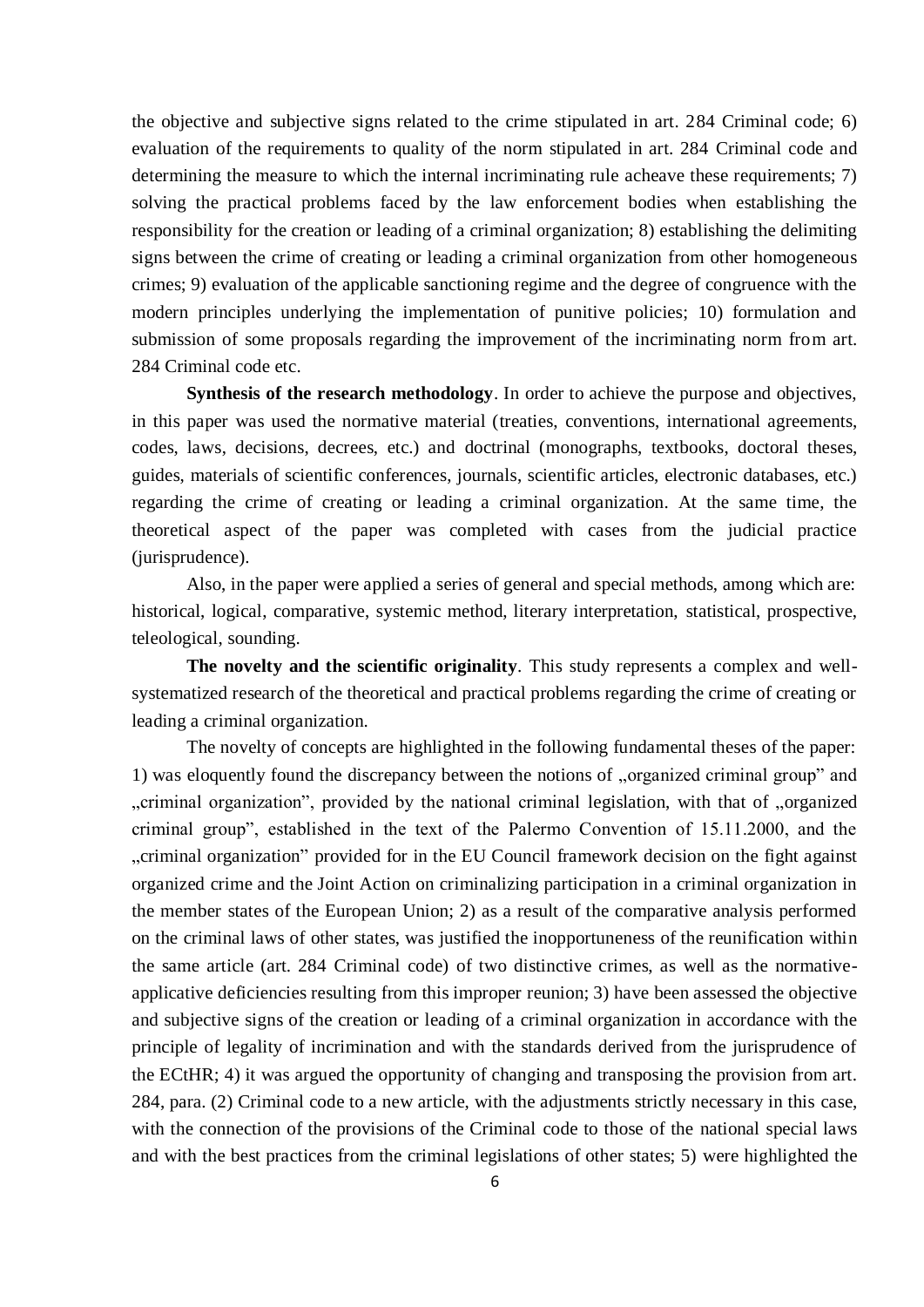gaps of the criminal norm of creation or leading of a criminal organization (art. 284 Criminal code) and were shown the vulnerable points of this criminal norm in the practical application; 6) were revealed the opportunity of unification the terminology used within art. 284 of the Criminal code, by substituting the lexemes "creation", "organization", "establishment" with the one of "constitution"; 7) it has been demonstrated the attribution of the crime component of the creation. or management of a criminal organization to the category of the formally-reduced ones; 8) the presence of the special purpose was shown as a mandatory sign of the subjective side of the crime from art. 284, para. (2) Criminal code and, in the conditions of the absence of an explicit purpose for the prejudicial deed from art. 284, para. (1) Criminal code, the inclusion of an implicit purpose for the form of criminal participation - the criminal organization; 9) were revealed the signs that allow to delimitate the crime of creating or leading a criminal organization from other related crimes and were presented the differences between the notions of ", group of two or more persons", ", criminal group", ", organized criminal group", ", terrorist group", ", criminal organization", ", terrorist organization", ", armed gang", ", illegal paramilitary formation"; 10) it was proposed to implement in the Decisions of the Plenum of Supreme Court of Justice of Republic of Moldova of some practical rules for qualifying the commission of crimes in the composition of organized criminal groups and criminal organizations, etc.

Also, the scientific novelty of the study consists in the reasoned elaboration of a set of recommendations, in the form of *de lege ferenda*:

**1.** Modification of art. 46 Criminal code and reconceptualization of art. 47 Criminal code;

**2.** Completing the text of the legal norm from art. 284 Criminal code;

**3.** Modification and transposition of the provision from art. 284, para. (2) Criminal code to a new article - art.  $284<sup>1</sup>$  Criminal code.

**The theoretical significance of the paper.** The theoretical importance of the study consists in the fact that the paper presents a well systematized and documented study, offering theoretico-practical solutions for the legal qualification of the crime of creating or leading a criminal organization. At the same time, the thesis highlights some current and perspective problems that may arise in the practice of applying the criminal law, but also of the ways of their adequate solution.

In this point of analysis, apart from the notorious doctrinal sources, were meticulously studied the provisions of the national legislation, of the international legal acts, of the criminal legislations of the states from all the known systems (families) of law.

**The applicative value of the work.** The applicative value of the paper lies in offering a compilation of the doctrinal material, useful for understanding of the investigated criminal norm, as well as formulating practical recommendations for solving uncertain situations, encountered in national jurisprudence. At the same time, was presented an eloquent interpretation of the elements and signs of the composition of the crime of creating or leading a criminal organization, which will facilitate the activity of the law enforcement bodies when applying this criminal norm. The conclusions, solutions and proposals of this study can be used in the training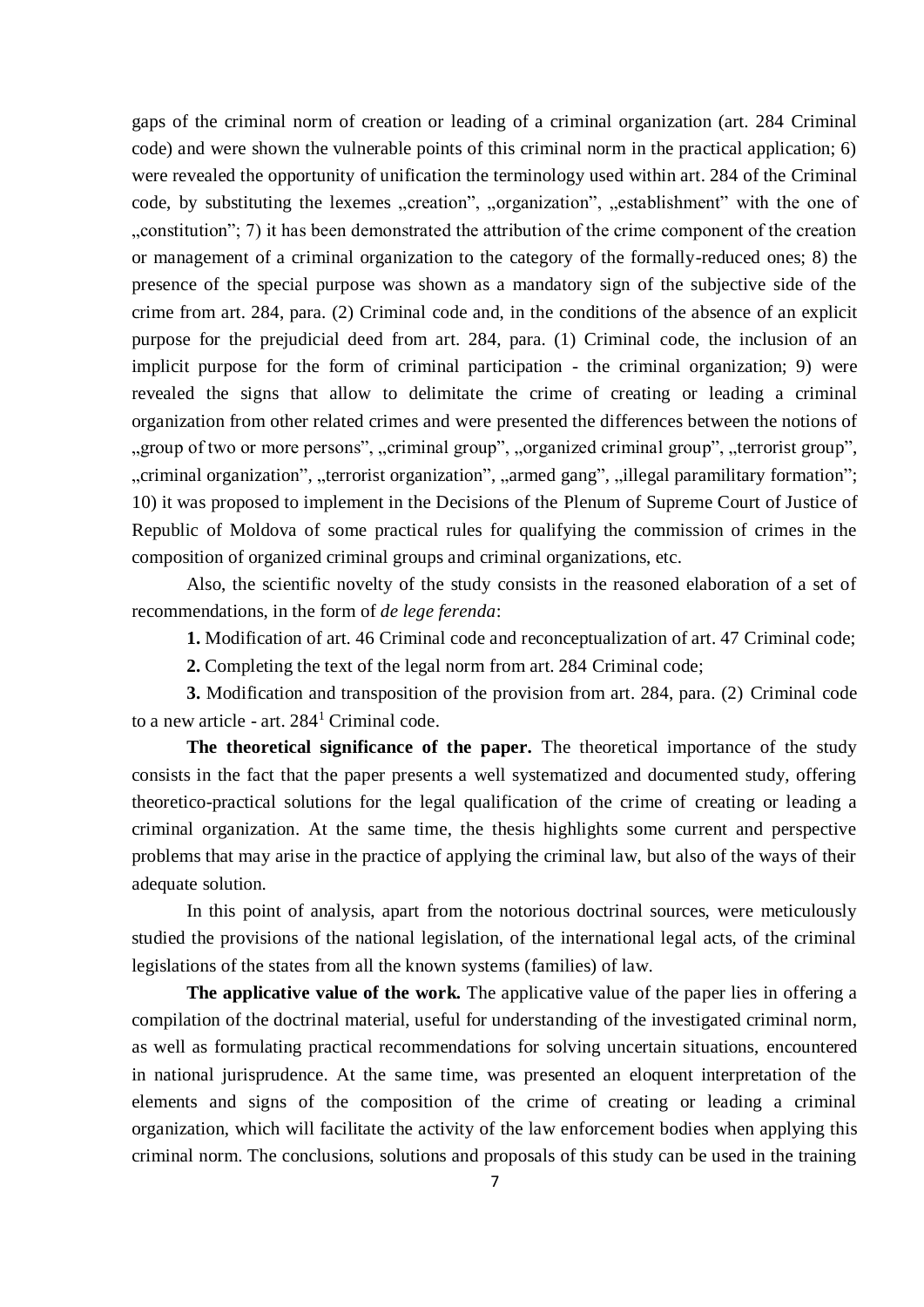of students, audiences of initial and continuing education courses, as well as practitioners directly involved in the process of preventing and combating organized crime, etc.

**The main scientific results** consist in: 1) the formulation of the definitions of "organized criminal group" and "criminal organization" in the light of international standards; 2) the evaluation of the objective and subjective signs of the creation or leading of a criminal organization in unison with the principle of legality and with the standards derived from the jurisprudence of the ECtHR; 3) arguing the need to establish a new incriminating model of the crime of creating or leading a criminal organization, with the identification of the existing deficiencies in the current criminal norm provided in art. 284 Criminal code; 4) revealing the rules of qualification of the investigated crime and the delimitations with other components of homogeneous crimes.

**Implementation of the scientific results.** The compilation of the theoretical and practical material finds its direct applicability in professional activity of the competent bodies, responsible for the fight against organized crime, especially to the application of the criminal law, the qualification of crimes, the interpretation of judicial practice. The scientific results can be used in the training of students, masters and doctoral students in higher education institutions with a legal profile, but can also be used to conduct new scientific investigations. At the same time, the recommendations and proposals, formulated by the author, can be useful in improving the normative framework regarding art. 284 Criminal code in accordance with the quality requirements of the incriminating norms resulting from the jurisprudence of the ECtHR, as well as the existing international standards on the prevention and eradication of organized crime, derived from the Palermo Convention adopted on 15.11.2000, framework decisions and joint actions of the U.E. Council etc.

**Approval of the results**. The results of the investigation regarding the legal aspects of the crime of creating or leading a criminal organization were discussed in the multiple national and international scientific forums. Also, the basic ideas of the paper were published in various scientific journals: scientific annals of the Academy "Stefan cel Mare"; journal of the National Institute of Justice; journal of the Prosecutor's Office of the Republic of Moldova; "Legea și viaţa" magazine; National Law Review; Collection of scientific articles of international scientifical and practical conference "European research: innovation in science, education and technology"; Collection of scientific works "Topical issues of law, education and psychology" and many others.

**Thesis publications.** 19 scientific papers have been published on the topic of the doctoral thesis.

**Keywords:** crime, criminal liability, criminal punishment, release from criminal responsibility, criminal organization, criminal group, organized criminal group, terrorist organization, terrorist group, organized crime, accession, creation, leadership, participation, constitution.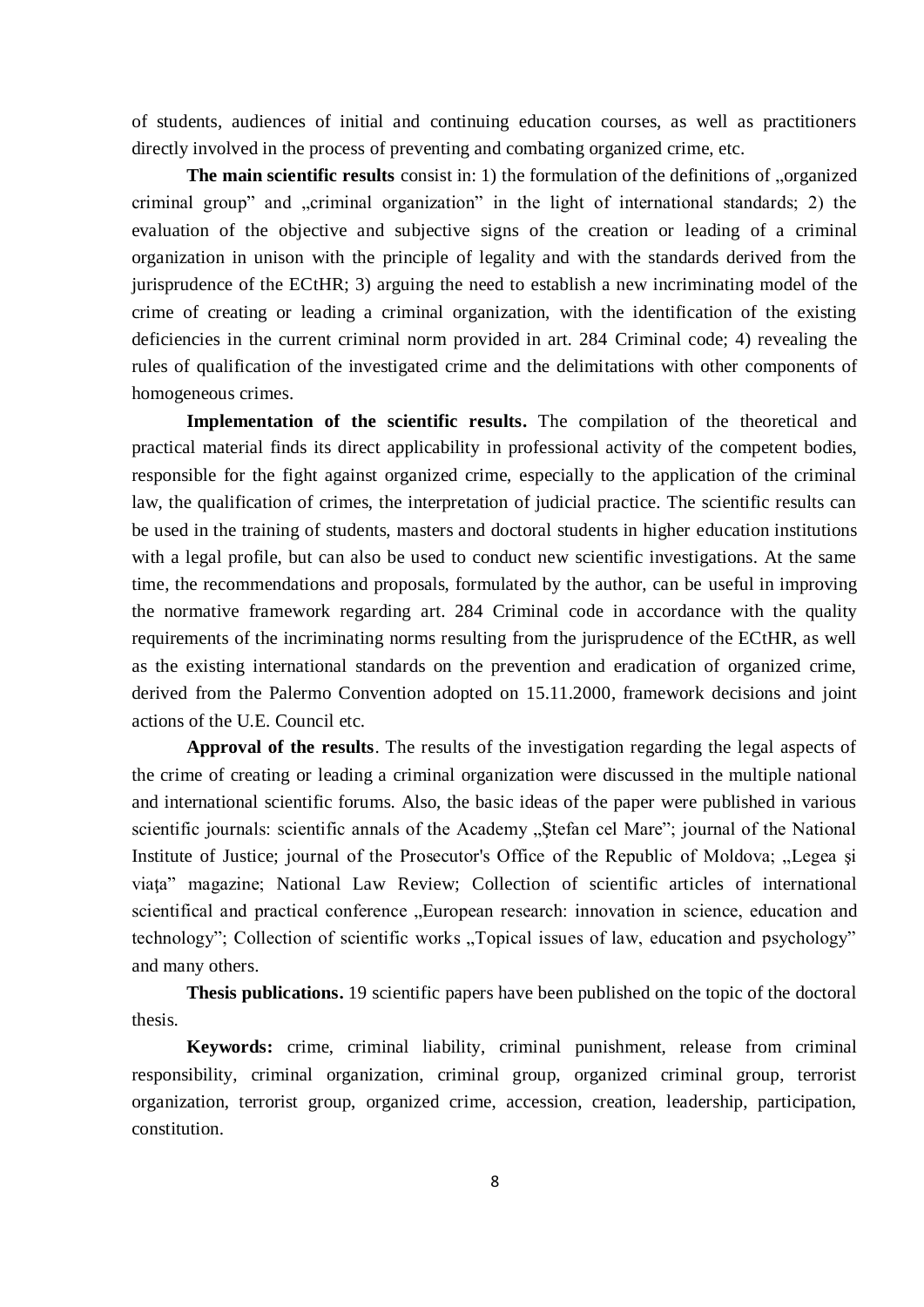#### **CONTENT OF THE THESIS**

**The introduction** of the thesis, which represents the beginning of the grounding and justification of the chosen topic for research, includes the following compartments: the actuality and importance of the problem proposed for research, description of the situation in the research field and identification of the research problems, purpose of the work, research hypothesis, synthesis of the research methodology, the empirical basis of the study, the novelty and the scientific originality, the solved scientific problem; the current scientific problem, of major importance, which has been solved, the applicative value of the work, implementation of the scientific results, approval of the results and the summary of the thesis compartments.

**Chapter I**, entitled **"***Analysis of the situation in the field of investigation of organized crime phenomenon***"**, structurally consisting of 3 subchapters, is devoted to research of the most relevant scientific materials (textbooks, monographs, doctoral theses, scientific articles, guides, studies, journals and even scientific conferences dedicated entirely to the phenomenon of organized crime) published on the topic of doctoral thesis in Moldova and abroad.

The usage of legal science in dealing with all forms of manifestation of the phenomenon of organized crime is observed on the background of studies in the country and abroad, which finally substantiate the theoretical and practical concepts and allow predicting the future evolution of organized crime and tools to prevent and combat it.

Among the first monographs on organized crime is the paper "*Organized crime: theoretical problems and tracking practices*" [53] by M. Gheorghiţă. The research highlights the theoretical and practical problems of the concept of organized crime and describes the forensic model of crimes committed by organized criminal groups.

The general analysis of the institution of criminal participation, including the organized forms of participation "organized criminal group" and "criminal organization", was carried out in great detail by the author X. Ulianovschi in the paper entitled  $,C$ riminal participation" [47] and by the author M. Grama in the doctoral thesis entitled "Participants in crime and the peculiarities of their responsibility" [27].

In Phd thesis "*Legal and criminological aspects of organized crime*" [48], as well as in his other studies [6, 49], Veaceslav Ursu analyzes the phenomenon of organized crime from the perspective of the criminal policy of the Republic of Moldova, intervening with an extensive criminological research of this negative social phenomenon.

In Phd thesis "*Transnational crime: the criminal norm of sanctioning and prevention and combat policies*" [43], the author F.E. Sterschi draw as a central goal: determination of the conceptual dimensions of transnational organized crime and its defining features.

The difficult activity of defining the concepts of organized crime and criminal organization is attested in the study of criminologist V. Bujor, who, in the publication "References on the essence of organized crime" [13], highlights the essential features of organized crime: "the stable activity of a criminal group (organization, association);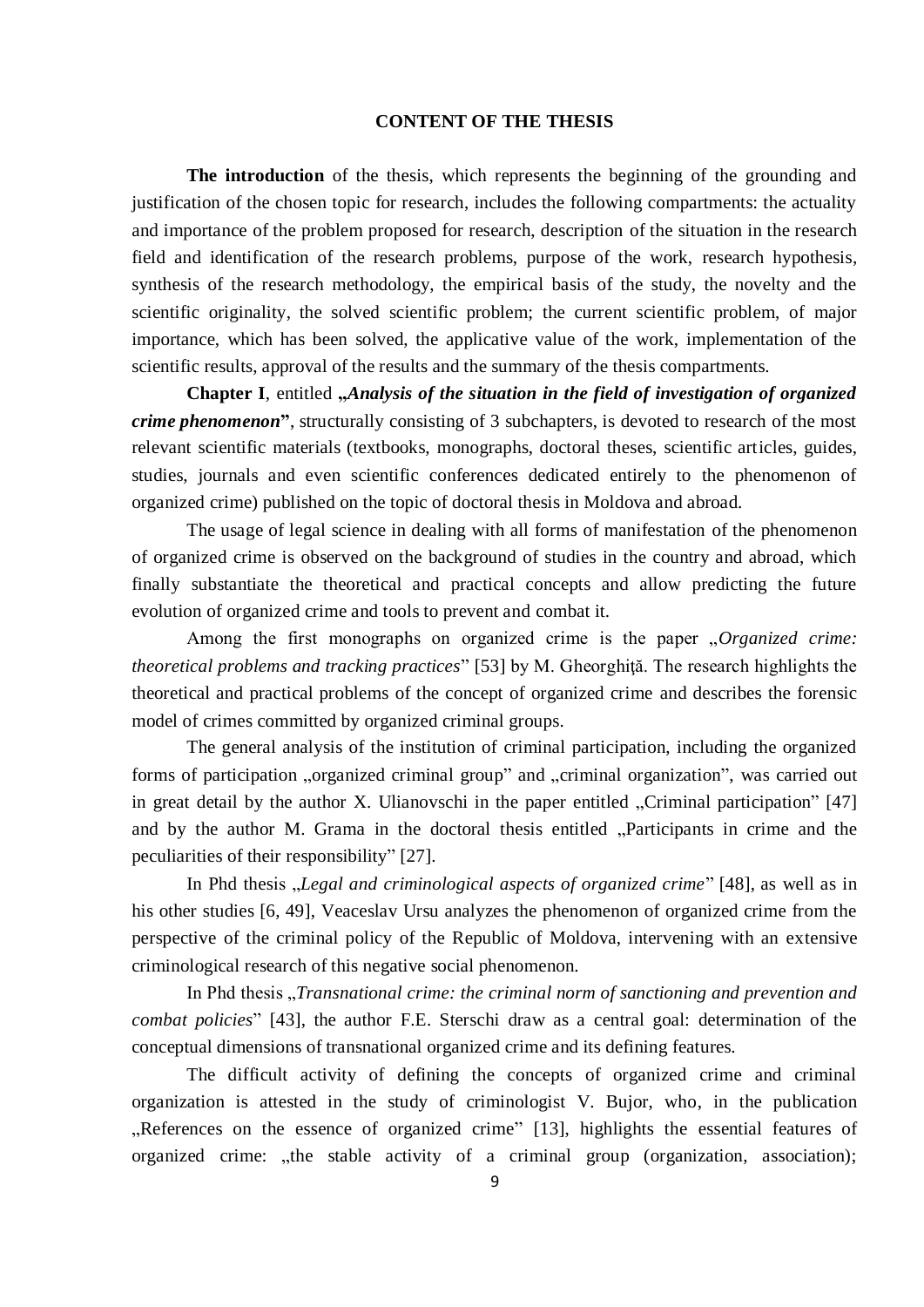specialization and distribution of roles among the members of the organization and between the criminal groups of which the respective criminal association is composed; strict hierarchy within the criminal group; strictly defined norms of behavior and the existence of criminal values; orientation of the activity of criminal groups and associations towards obtaining profit; producing or offering illicit products or services; gaining power; implications for legal business; corruption of civil servants".

In the article *"Certain issues of responsibility for the creation or leading of a criminal organization*" [51] the authors V. Bujor and C. Telipiz, performing a juridical analysis of the criminal norm for creating or leading a criminal organization, present the vulnerability of the norm established in art. 284 Criminal code from the point of view of the evidence necessary to be accumulated for the demonstration of the criminal act, but also propose a new notion for the criminal organization (association).

The intercalation of the crime of money laundering with the phenomenon of organized crime is retained as a basic idea in a series of scientific articles published by M. Braloştiţianu [11, p. 42], A. Corîstin [59, p. 34], C.L. Stăncilă and C.G. Gîrleanu [42], as well as others.

Close connections between criminal organizations and other categories of crime (terrorism, corruption, trafficking of human beings) have been reported by a number of local authors, their conclusions are set out in several scientific articles, including the following: "*Connections of Islamic terrorism with organized crime*" [10, p. 21] by M. Braloştiţianu; "*Implications of corruption and organized crime on national and international security*" [44, p. 24] by F.E. Sterschi; "*Trade in human beings - one of the most widespread forms of illegal activity practiced by organized criminal groups*" [7, p. 52] by M. Bodean.

The close interactions between terrorist organizations and organized crime structures were reported by Gh. Gladchi in the scientific article "*Terrorism, organized crime and corporation*" [26, p. 56].

From another point of view, after insertion in 2008 of paragraph (2) in art. 284 Criminal code and attribution to this crime a terrorist character, there appeared a need to analyze the materials that explore the field of terrorist crimes and organized terrorist groups.

A relatively recent work in this field was M. Bencheci's Phd thesis, entitled "*Combating contemporary terrorism and strengthening the international security system*" [5]. In this paper, the author performs a historiographical analysis of contemporary terrorism, measures to combat it and the evolution of the international security system. Scientific research has a special chapter dedicated to the contribution of the Republic of Moldova in the process of fighting against terrorism and the consolidation of the international security system.

Another textbook elaborated by the group of authors S. Brînză, X. Ulianovschi, V. Stati, I. Ţurcanu, Vl. Grosu, entitled "*Criminal law. The special part. Volume II*" [12], in chapter XIV (Offenses against public security and public order), section II (Offenses against public security), contains a separate paragraph devoted to the legal and juridical study of the crime of creating or leading a criminal organization.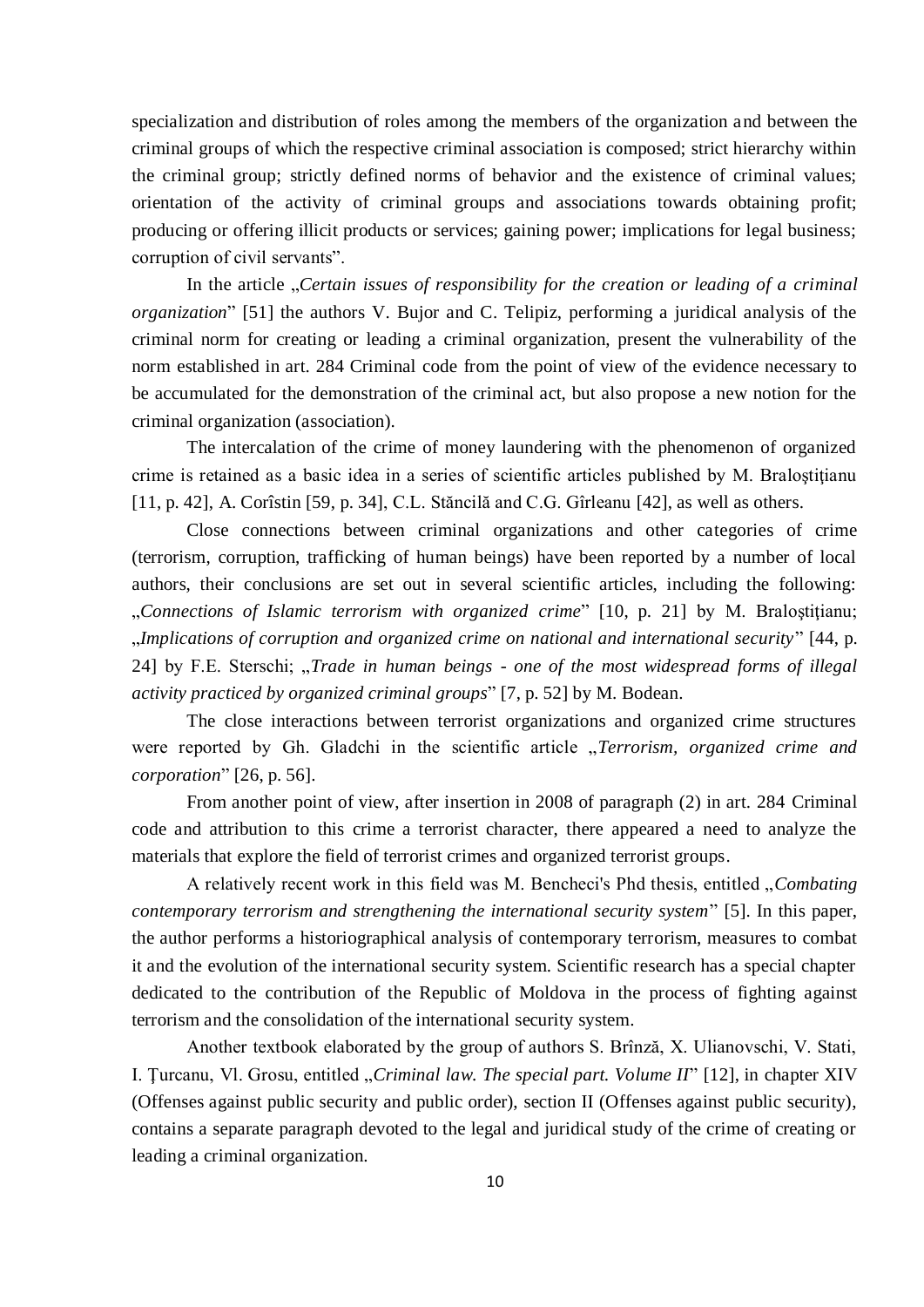A significant comment for the proper understanding of the composition of the crime of creating or leading a criminal organization is taken from the manual "*Criminal code. Commented and Annotated*" [4]. In this case, the understanding of the content of art. 284 Criminal code it is performed by explaining the particularities of this crime components, with the definition of the main actions that form the objective side of the crime.

Interpretation of the provisions of art. 284 Penl code continues with an updated commentary, entitled "*Criminal code of the Republic of Moldova. Commentary*" [19], which, in essence, is a concise explanation of the signs of the crime of creating or leading a criminal organization in accordance with the elements of the crime.

Internationally, some aspects of organized crime and mafia groups were was examined by N. Mappes-Niediek in the study "*Mafia in the Balcans. States in the power of crime - a danger to Europe*" [33]. The paper focuses on a number of issues related to organized crime and describe the situation created in some European countries (Serbia, Albania, Montenegro), but does not contain any references to legal issues.

The author Laura Kovesi, in her work "*Combating organized crime through criminal law provisions*" [31], managed to reflect from a scientific and practical point of view all aspects of organized crime in Romania. In this sense, the paper describes not only the evolution of organized criminal groups and the forms of crimes they practice, but also the legislative possibilities and institutional measures to prevent and combat organized crime, as well as national and international cooperation strategies in the field.

In the work "*Cross-border organized crime. Insecurity factor for nations*" [46], I. Tucmuruz describes organized crime from the perspective of the risks it poses on the security of nations. Thus, in addition to the meticulous approach of threats to the international community through the proliferation of organized crime, the paper invokes some basic components of national security strategies and presents in various forms international cooperation aimed at preventing and combating this contemporary scourge.

The study "*Combating organized crime - evolution, typologies, legislation, peculiarities*" [35] highlights a deep analysis of criminal legislation and criminal procedure aspects of some states of the world in terms of organized crime. At the same time, this paper provides a description of the legislative realities and perspectives of criminalization of crimes related to organized crime.

In the works "*Organized crime*" [61] and "*Organized crime. Legislative, criminal procedural, forensic aspects*" [62], the collective of authors, led by K.V. Putuliko, highlighted the tactical aspects used to examine the cases both in the criminal investigation phase and in court, in terms of the legal provisions and the organizational basis of the activity of combating organized crime.

Monograph "*Organized crime. From heyday to sunset*" [54], published by I.V. Godunov, is dedicated to the analysis of the essence, specificity and evolution of organized crime. In the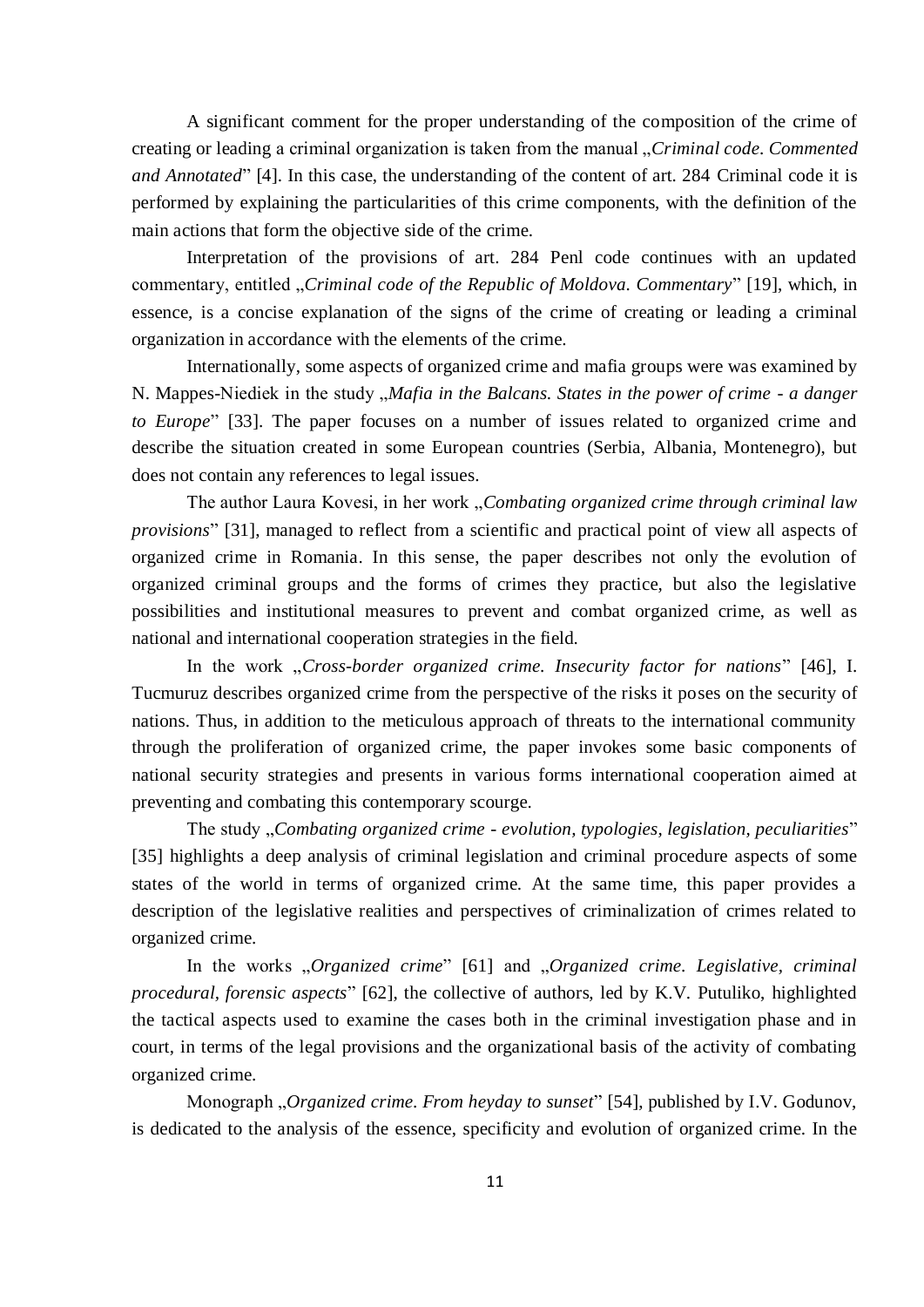carried out research, the role of international cooperation in combating organized crime is treated as a primary one.

In the monograph "*Special types of exemption from criminal liability of members of organized criminal associations*" [52] A. Vozniuc examines special rules for release from criminal liability of members of associations (organizations) criminal, justifying their necessity in terms of theoretical, methodological, regulatory and socio-historical aspects.

In F. Calderoni's paper entitled "*Organized crime legislation in the European Union*" [14] is analyzed the legislation of 27 member states of the European Union, highlighting the common features and those specific to each state with reference to criminal law.

A group of authors from the Republic of Belarus - M. Semukov, N. Kaziuc. N. Scrît, met for realization a study on cases of misconduct in the criminal prosecution phase of the criminal investigation of the creation of a criminal organization and participation in it, with subsequent retraining by the courts. Their study was called "*Criminal law assessment of crimes committed by criminal organizations*" [63], being published in 2002.

The textbook "*Organized Crime and the Challenge to Democracy*" [3] by F. Allum and R. Siebert, which later evolves into an even more comprehensive and thorough study: "*Handbook of Organized Crime and Politics*" [2], proposes an international and intercontinental analysis of the phenomenon of organized crime. Thus, if the first study conducts a comprehensive research on the definition of concepts and the enunciation of the issue of transnational organized crime, then the second study is remarkable in that the criminogenic situation in each state of the 5 continents investigated (Europe, Asia, North America, South America and Africa) is described by a particular author (for example Russia is analyzed by A.V. Orlova, and Ukraine – by I. Zabyelina and A. Markovska), depending on the specific cultural and existing criminal policy.

The analysis of scientific materials published on the thesis theme highlights the considerable contribution in the form of textbooks, monographs, Phd theses, scientific articles, guides, studies, journals and even scientific conferences devoted entirely to the phenomenon of organized crime developed and published by academics, professors, experts, doctors in law, researchers, practitioners, leaders of the subdivisions involved in preventing and combating organized crime.

Although the activity of investigation of organized crime has acquired a multilateral and multiaspectual character, there is still a gap in the in-depth investigation of criminal responsibility for creating or leading a criminal organization, most often the study being limited to the general characterization of the crime provided by art. 284 Criminal code.

**Chapter II**, entitled "*General considerations regarding the crime of creating or leading a criminal organization*", is dedicated, on the one hand, to the diachronic study of the normative framework of the crime of creating or leading a criminal organization, and, on the other hand, to a detailed analysis of notions of organized criminal group and criminal organization.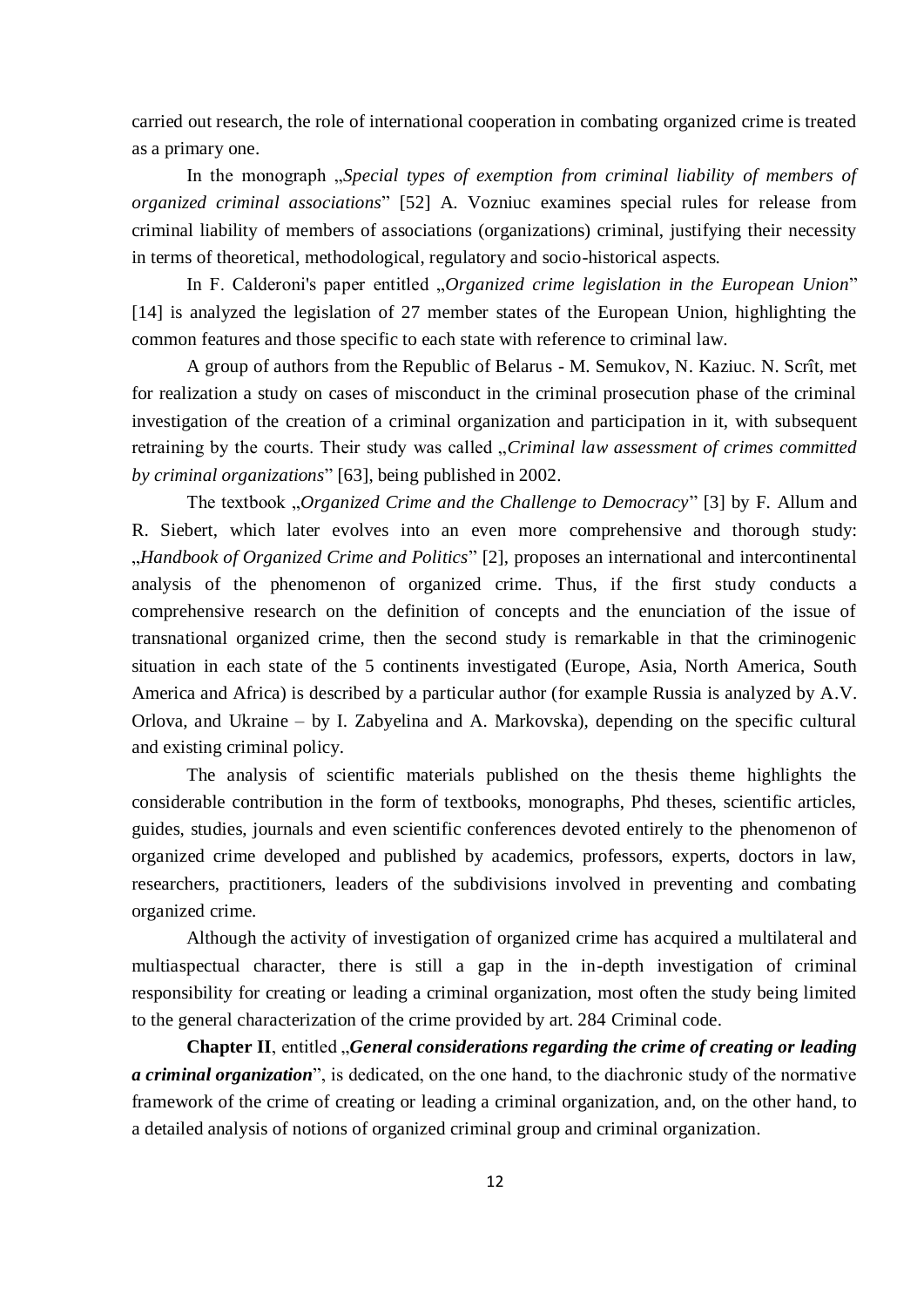Thus, in the opinion of most researchers, organized crime, as a phenomenon, is a creation of the last centuries of this millennium and has appeared in various parts of the world [35, p. 9].

However, the problem of organized crime is not a new problem in human history [18, p. 22]. We consider that the phenomenon of organized crime appeared long before this period, but for various reasons it did not take the name known today. This is the case of illegal slave trafficking, robberies, piracy - crimes known since ancient times.

At the time of the entry into force of the Criminal code (12.06.2003), art. 284 had a single paragraph, respectively the crime of creating or leading a criminal organization or an organized criminal group for the purpose of committing one or more terrorist offenses was not provided (criminalized). From this point of view, the name of art. 284 Criminal code - the creation or leading of a criminal organization, was fully justified by the content of the provisions of the incriminating norm.

At the adoption of the Criminal code of 1961, neither the notion of criminal organization nor any separate criminal norm that would incriminate the act of creating or leading a criminal organization wasn't provided. Until the mid-1980's, in the U.S.S.R. (Union of the Soviet Socialist Republics) the reference to the concept of organized crime was not practiced, although every fifth crime was committed in a group and, respectively, if there was an appropriate normative basis, it could be attributed to organized crime [64, p. 62].

Only in 1994, by Law no. 316-XIII of December 9, 1994, the crime of foundation or leading of a criminal organization and belonging to it was introduced, being provided in art. 74<sup>2</sup> Criminal code.

During the evolution of the incrimination of the act of creation or leading of a criminal organization, the social value protected by the corresponding criminal norm was related either to the public peace, or to the social security, or to the integrity of the state. The concept of public security, although not a new one (for example it is found in the Criminal code of 1903), does not enjoy protection against the foundation or leading of criminal associations regardless of their form and/ or name.

Until 1994, there was no distinctive legislative concept of "criminal organization" and, therefore, separate responsibility for its creation or leading was not provided (criminalized). However, forms similar to a criminal organization have been identified in several criminal laws applicable in the territory of the actual Republic of Moldova.

Currently, however, it is attested that the definition of the concept of organized criminal group according to the criminal legislation of the Republic of Moldova is an obsolete reminiscence on the background of the provisions of the Convention against transnational organized crime [23]. In this case, the current legal framework may be powerless to prevent or combat the criminal activity of specific criminal groups or organizations [37, p. 53].

The terminology used by the Convention indicated above with reference to the forms of manifestation of organized crime differs from the one used in the legislative technique of domestic incrimination, which conditions a distinct exegesis [36, 24].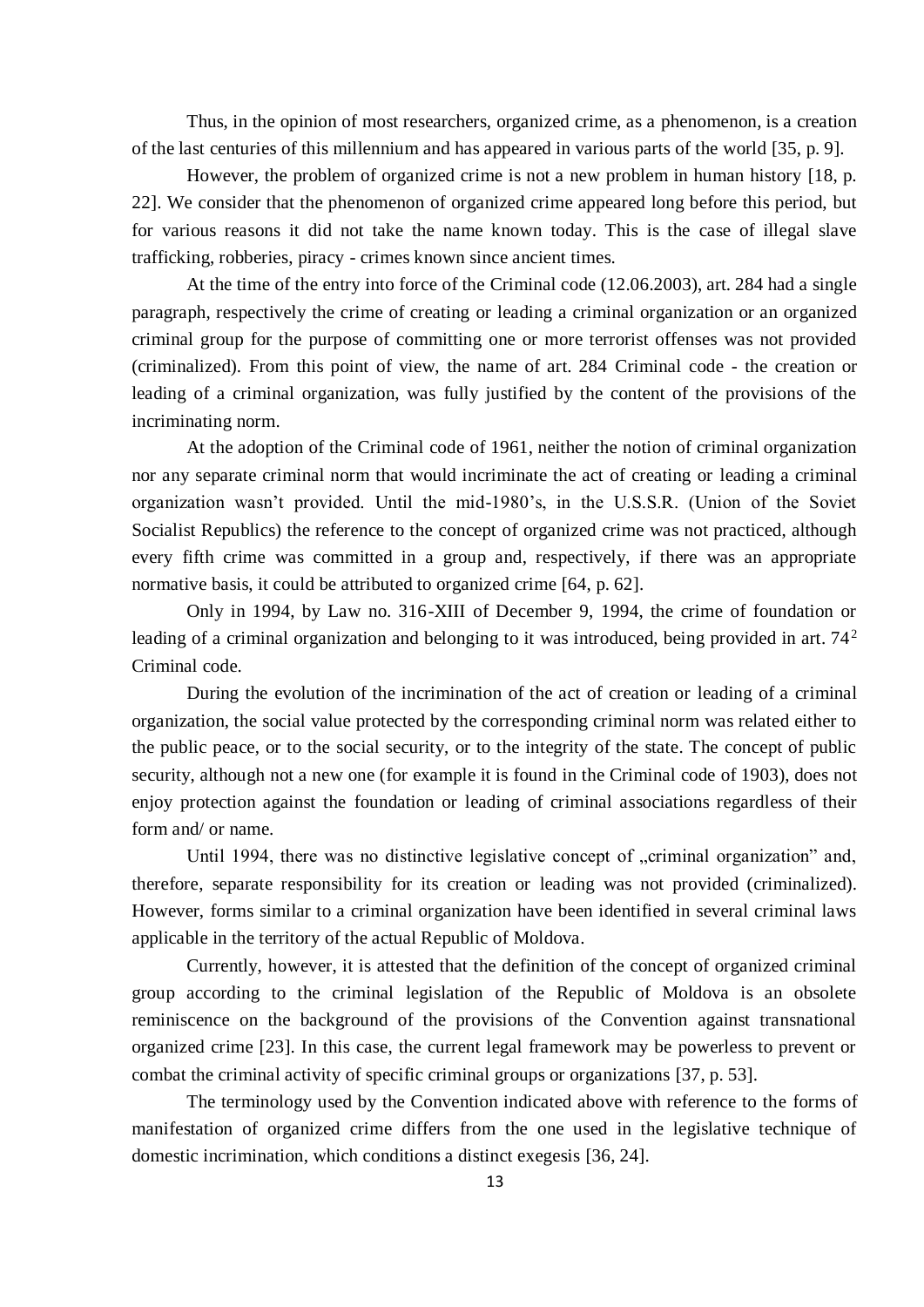On 17.05.2005, the Republic of Moldova ratified the United Nations Convention against transnational organized crime, and in accordance with art. 5 of the ratification law [32] has undertaken to bring the legislation in force in accordance with this law and the conventional provisions. In the same context, the process of legislative harmonization was started in 2006, with the publication of Government Decision no. 1345 of 24.11.2006 on the harmonization of the legislation of the Republic of Moldova with the legislation of the European Union [28].

In accordance with art. 43 of the Criminal code are generalized 4 forms of criminal participation: simple participation, complex participation, organized criminal group, criminal organization (association).

However, the criminal law also operates with other forms of criminal participation, among which are, with the dislocation in the special part of the Criminal code, the following: the armed gang (art. 283 Criminal code - Banditry), groups or organizations set up for the purpose of contribution to the commission of one or more crimes of a terrorist nature (art. 279/1 Criminal code), criminal groups (art. 286 Criminal code), illegal paramilitary formations (art. 282 Criminal code), as well as and other forms of organization of criminal activity: a group of administrators and / or shareholders (art. 252, paragraph (4), letter a) of the Criminal code), a group carrying out an activity in the form of religious preaching and religious rites (art. 185 Criminal code). At the same time, some special laws, such as the Law on preventing and combating terrorism, the Law on counteracting extremist activity, provide other forms of criminal organization, for example terrorist group, terrorist organization, extremist organization.

The notion of "organized criminal group" is defined in art. 46 of the Criminal code, according to which *,an organized criminal group shall be a stable union of persons that organized themselves in advance in order to commit one or more crimes*".

The compulsory features of an organized criminal group are: the reunion of persons, their organization in advance, the stability of the group, the purpose of committing one or more crimes.

However, those features, as the practice shows, are not sufficient to delineate it from other forms of participation [34, p. 354].

The Convention against transnational organized crime operates with the following notions:

- 1) Organized criminal group shall mean a structured group of three or more persons, existing for a period of time and acting in concert with the aim of committing one or more serious crimes or offences established in accordance with this Convention, in order to obtain, directly or indirectly, a financial or other material benefit;
- 2) Structured group shall mean a group that is not randomly formed for the immediate commission of an offence and that does not need to have formally defined roles for its members, continuity of its membership or a developed structure [23].

If the "organized criminal group", in accordance with national law, contains three basic features: 1) the stability (perseverance) of the group; 2) organization in advance of group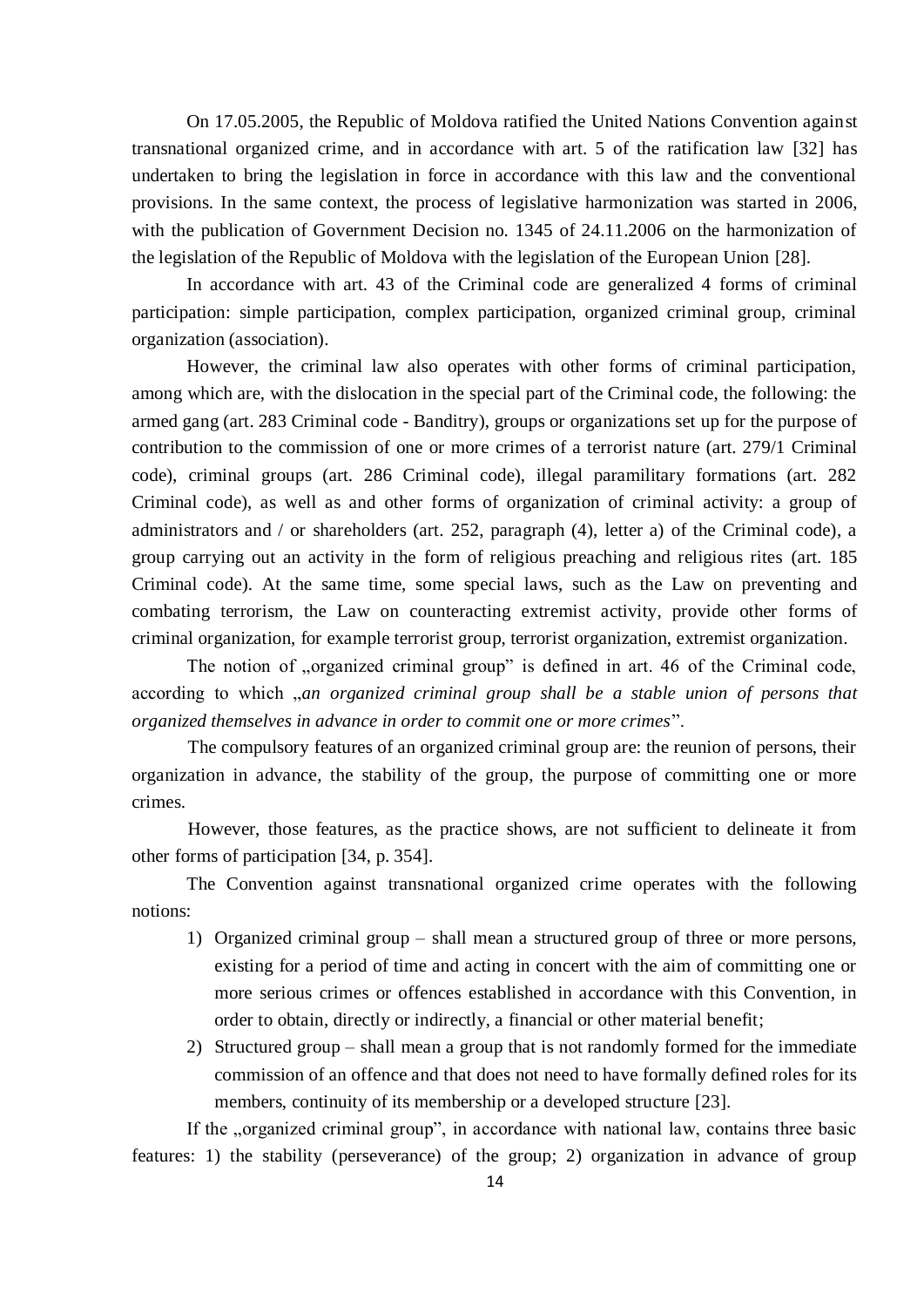members; 3) the purpose of committing one or more crimes, then the "organized criminal group", in accordance with convention provisions, contains a wider range of features, including: a) structured group; b) the minimum composition of 3 people; c) durability over time, d) operation with understanding; e) the primary purpose of committing serious or other offenses provided by Convention; f) the subsidiary purpose of obtaining a financial advantage or other material advantage.

The overlap of the notions of "organized criminal group", as shown in national legislation and conventional one, denotes a narrower scope of applicability of the last concept, defined by the convention, but, *per se*, this concretization offers a more successful protection, attributing to the law a predictability character corresponding to ECHR standards.

The European Union, being threatened and concerned about the danger of criminal organizations, adopted on 21 December 1998 *Joint Action 98/733/JAI on criminalizing participation in a criminal organization in the member states of the European Union* [1], as well as the *Framework Decision of the European Union Council of 24 October 2008 on the fight against organized crime* [25].

The difference between the notion of the *criminal organization* from the Framework Decision no. 2008/841/JAI of 24 October 2008 and the notion with the similar name in Joint Action no. 98/733/JAI of 21 December 1998 provides in the purpose of setting up the structured group: in the Framework Decision the purpose which must exist for the structured group is to commit offenses of a certain gravity in order to obtain, directly or indirectly, a financial or other material benefit; in the case of the Joint Action, the aim is also to commit crimes of a certain gravity, but it is not absolutely necessary that they constitute a means of obtaining material advantages [17, p. 195].

**Chapter III**, entitled *"Elements of comparative criminal law regarding the crime of creating or leading a criminal organization*", presents an analysis of the criminally sanctioned forms of crime, similar in essence to the crime established in art. 284 Criminal code of the Republic of Moldova, from the perspective of major legal systems (families): Roman-Germanic (continental), Anglo-Saxon (Common-Law) and other legal systems, such as religious and traditional one.

In the countries of the continental (Romanian-German) legal system, the criminal liability for the creation or leading of a criminal organization is included in the text of the provisions of the Law, as the main source of law.

According to art. 210 Criminal code of the Russian Federation (Criminal code of R.F.) is provided criminal liability for the organization of the criminal community (criminal organization) or participation in it.

The distinctions between the corresponding norm of the criminal legislation of the Republic of Moldova and that of the Russian Federation are the following: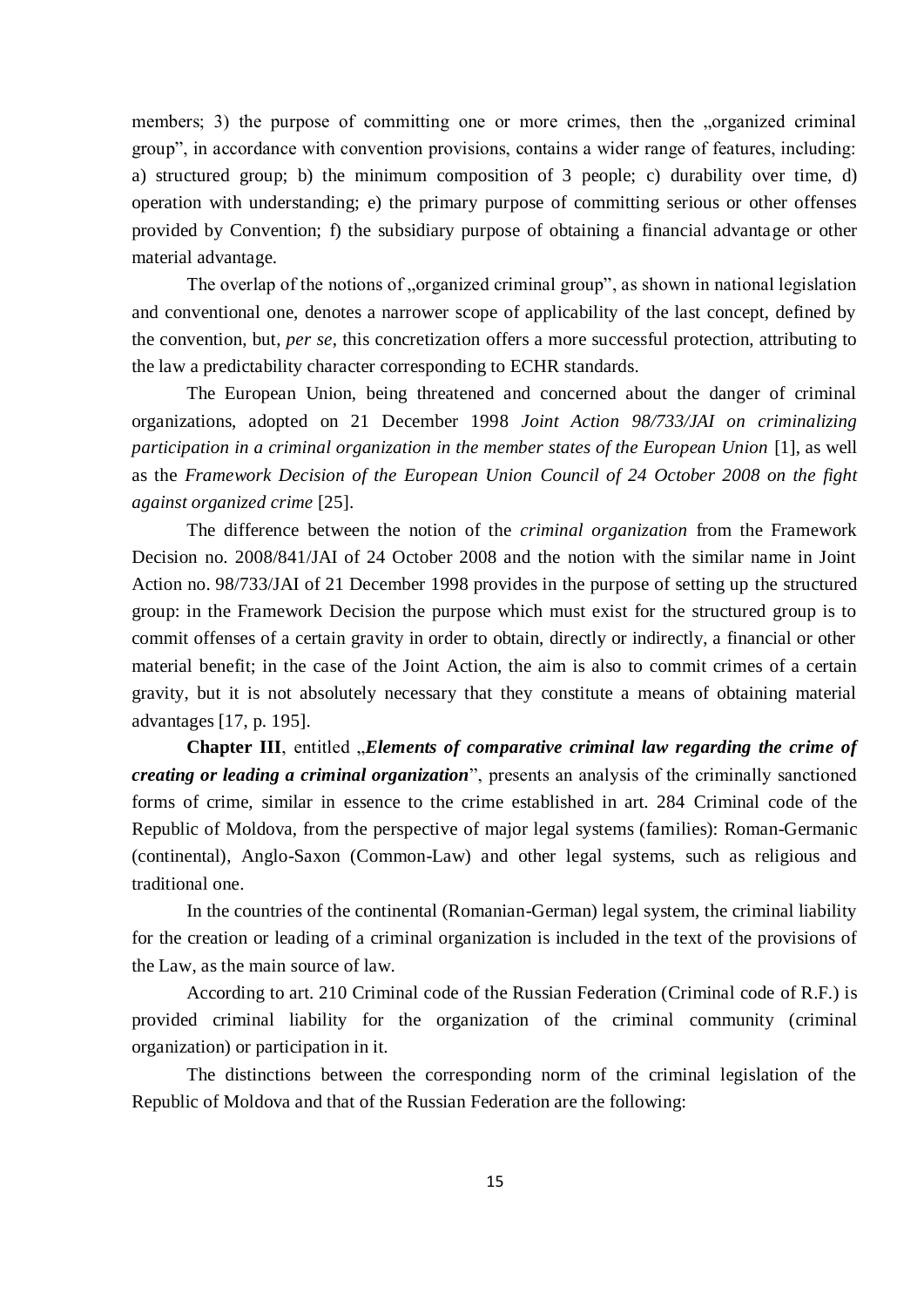- 1) In art. 201, para. (1) Criminal code of R.F., the purpose of creating the criminal community (criminal organization) is well highlighted, *id est* the purpose of committing one or more serious or particularly serious crimes.
- 2) Article 284, para. (1) Criminal code of R.M. is characterized by a higher number of normative ways of committing the crime compared to art. 210 Criminal code of R.F., because of the description of the ways of creating a criminal organization or its leading.
- 3) In contrast to Criminal code of R.M., art. 210 Criminal code of R.F. provides as aggravating circumstances: "*committed by the person using the employment situation*" and also "*committed by the person occupying the leading position in the criminal hierarchy*". This moment delimits and rationally shares the criminal responsibility for committing the deed by persons with certain qualities that facilitate the commission of the crime.
- 4) Art. 210, para. (2) Criminal code of R.F. has a distinctive and independent crime component - participation in the criminal community (criminal organization) [65].
- 5) Final note of art. 210 Criminal code of R.F. allows the release of criminal liability of members of the criminal community (organization) in a more restrictive situation than the provision with similar orientation in Moldovan law.

Criminal liability for setting up an organized criminal group, according to art. 367 Criminal code of Romania (Criminal code of Ro.), presents a series of discrepancies in relation to art. 284 Criminal code of R.M., from which:

- 1. The criminal legislation of Romania establishes criminal liability, *inter alia*, for the accession or support, in any form, of the organized criminal group.
- 2. The form of criminal participation, taking over the conventional connotations, retains the name of "organized criminal group" in accordance with Convention against transnational organized crime, moving out from the typical forms found in states of the ex-soviet space of organized criminal group and criminal organization.
- 3. The impunity clause inserted in art. 367, para. (4) Criminal code of Ro. operates only if the organized criminal group has not been discovered prior to the denunciation and the commission of any of the crimes falling within the group's purposes has not begun.
- 4. The norm of criminalization of the creating of an organized criminal group provides, as an innovation, mitigating circumstances of criminal liability in case of facilitating the conduct of criminal investigation, finding out the truth, prosecuting the members of the group.
- 5. The Criminal code of Romania does not establish criminal liability for creating, association or directing of a terrorist entity.

In the countries of the Anglo-Saxon legal family, the basic source of law is the norm formulated by judges and expressed in judicial precedents. Anglo-Saxon law has a triple structure, consisting of common law based on precedent, as a basic source - *common-law*; the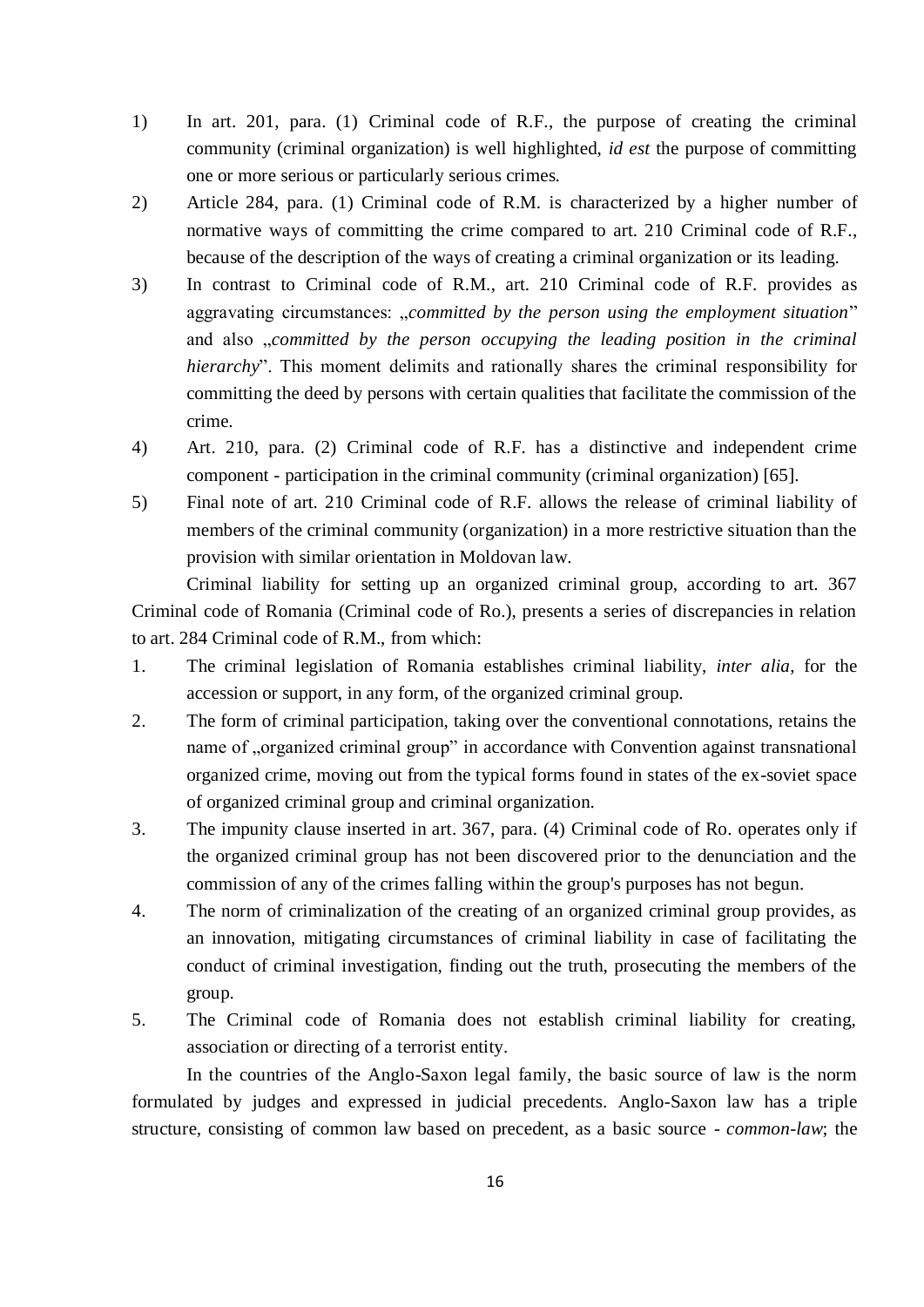right of equity, which completes and corrects the basic source - *equity*; statutory law, which is the written law of parliamentary origin - *statutory-law*.

Currently, about a third of the world's population lives within the common-law jurisdictions or in systems with its implications [30].

The advanced countries, with an economic and social stability and possibilities for longterm criminological study, among which England is a part, quite late adopted the criminal means to fight organized crime [35, p. 134].

In England and Wales, section 1 of the Criminal Justice Act 1977 provides crime of conspiracy in the following terms:

"*(1) Subject to the following provisions of this Part of this Act, if a person agrees with any other person or persons that a course of conduct shall be pursued which, if the agreement is carried out in accordance with their intentions, either –*

> *(a) will necessarily amount to or involve the commission of any offence or offences by one or more of the parties to the agreement, or (b) would do so but for the existence of facts which render the commission of the offence or any of the offences impossible,*

*he is guilty of conspiracy to commit the offence or offences in question*" [39].

However, the basic law governing the prevention and legal control of organized crime is the *Serious Crime Act 2015*, which succeeded the *Serious Organized Crime and Police Act 2005*. The last one, in Part 4, entitled "Public order and behavior in public places", listed a series of crimes, among which: art. 125-127 - harassment; art. 128-131 - offenses regarding the violation of areas with limited access; art. 132-138 - demonstrations in the vicinity of the Parliament; art. 139-143 - antisocial behavior [40], but neither the concept of criminal organization nor the distinctive responsibility for creating, leading, facilitating the activity or participating in the activity of a criminal organization were found.

In the U.S. justice system, part of the Anglo-Saxon tradition of common law, codified law, as in the continental legal system, predominates over that generated by judges.

The American criminal system states crimes in the field of organized crime at the state and federal levels, without defining its legal name. In order to fight against the phenomenon by means of criminal law, the legislator provides clarifications, regarding the institution of the "conspiracy" and the conditions of the R.I.C.O. (The Racketeer Influenced and Corrupt Organizations [38, p. 922-962].

The existence of religious and traditional systems confuses all classifications, they escape any criteria that are based on them [50, p. 13].

Religious and traditional systems are characterized by the fact that they do not apply to all persons resident in a particular state or territory, but to all those who, having a certain religion, regardless of which state they reside, are subject to a personal status based on in the precepts of that religion. An example, in this sense, is islamic law, which is an unity of norms practically inseparable from the Mohammedan religion and morality, addresses all followers of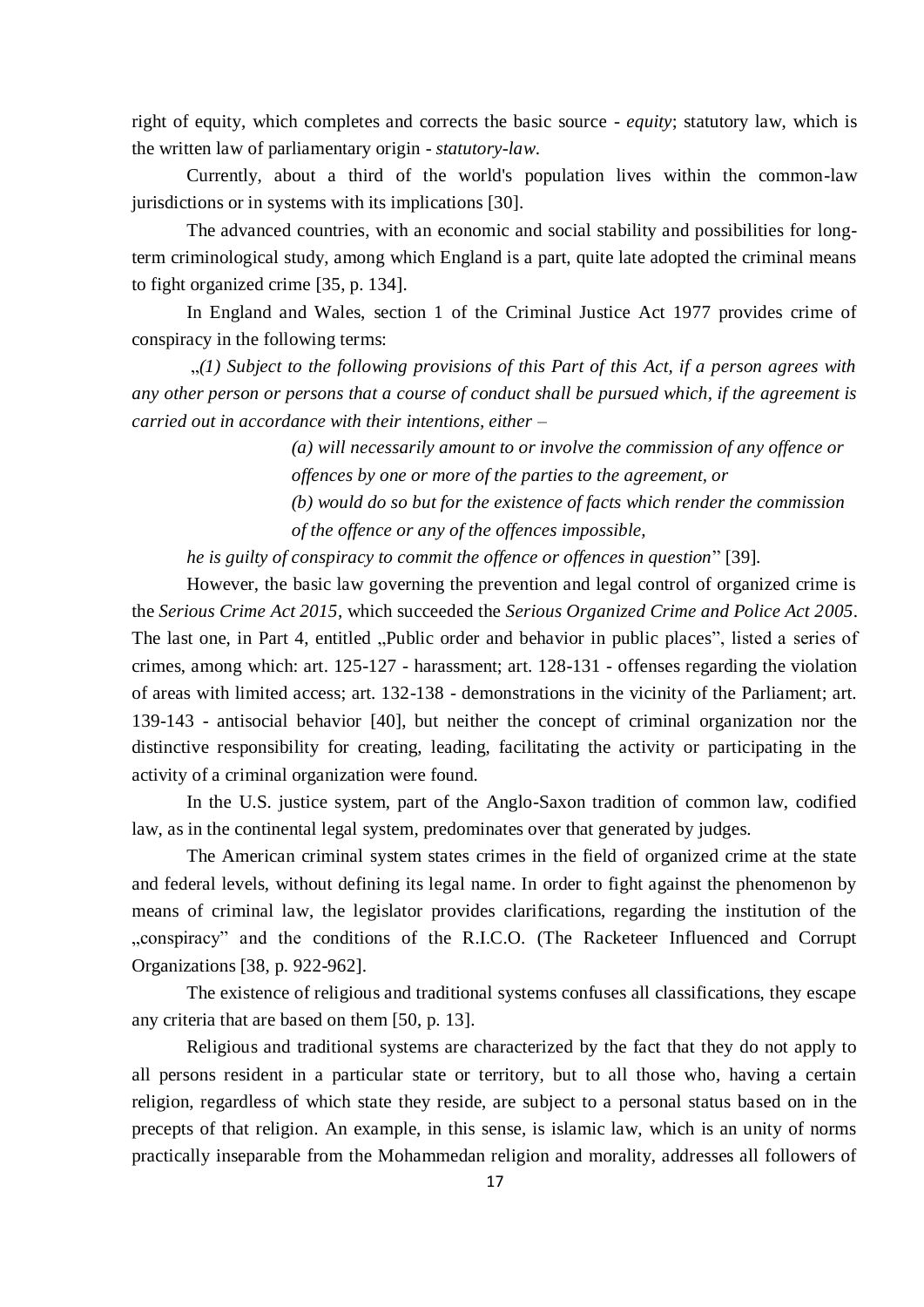islam, no matter where they are in the world [50, p. 8]. Along with it, we must mention other interesting legal constructions such as jewish law, hindu law, traditional chinese law, japanese law, etc. [50, p. 13] .

The impressive rate of change in the social situation and criminal law in China led to the need to adopt a new Criminal code in 1997; before this moment were adopted 107 laws on other issues governing social relations, but containing criminal law rules (130 norms) [60, p. 59].

The art. 26 Criminal code of the People's Republic of China (Criminal code of the P.R.C.) provides the notion of organizer and criminal union. Thus, according to par. (1) of the mentioned article: "*The main offender is the one who organizes and leads a criminal group in carrying out criminal activities or plays a main role in a common crime*", and according to par. (2): "*The criminal union is a relatively permanent criminal organization, composed of three or more persons for the purpose of committing common crimes*" [24].

The direct criminal liability for the tangential activities of a criminal organization is provided in art. 294 Criminal code of the P.R.C.

According to the Constitution of the Islamic Republic of Iran  $(I.R.I.)$ : "The judge is obliged to find a decision in each case in the codified laws, and if he cannot do so, he is obliged to rule based on authoritarian islamic sources or recognized *fetves* (فتوى) "(art. 167 of the Constitution), the principle of state government being "velayat-e-faqih", in translation - the leadership by the islamic theologian (Preamble of the Constitution) [58].

Article 130 of Part II (Offenses) of Chapter 4 (Leading a group of organized criminals) of Criminal code of the I.R.I., contains the following legislative text: "Whoever holds the position *of leader of a criminal group is to be sentenced to the maximum penalty provided for the most serious crime committed by the members of the group, in accordance with the purposes of the given group; unless the offense committed is punishable by the penalties of had, qisas or diya, in which case he or she is to be sentenced to the maximum penalty provided for instigation / complicity in that offense. In the case of moharebeh or efsad-e-fel-arz, if the leader of the group can be considered as moharebeh or mufsed-e-fel-arz, he or she will be sentenced to the punishment provided, respectively, for mohareb or efsad-e-fel-arz.*

*Note 1 – A criminal group is a relatively organized group of more than 3 persons, which has been formed for the commission of a crime, or where the purpose is aimed at committing a crime immediately after its formation […]*" [8, p. 31].

The general view of the significant aspects of criminal legislation, aiming at criminal liability for complex forms of criminal organization, of states in all existing legal systems, on all continents of the world, allows finding legalities and drawing meaningful conclusions.

Thus, in most countries subject to investigation (73,91 %), criminal law provides liability for activities related to the terrorist group or organization, the latter being a form of independent criminal participation. With few exceptions (France and Sudan), there is a division of criminal responsibility for the criminal group/ organization from that of the terrorist group/ organization, either by different legal norms in the same Criminal code, or by criminalizing and sanctioning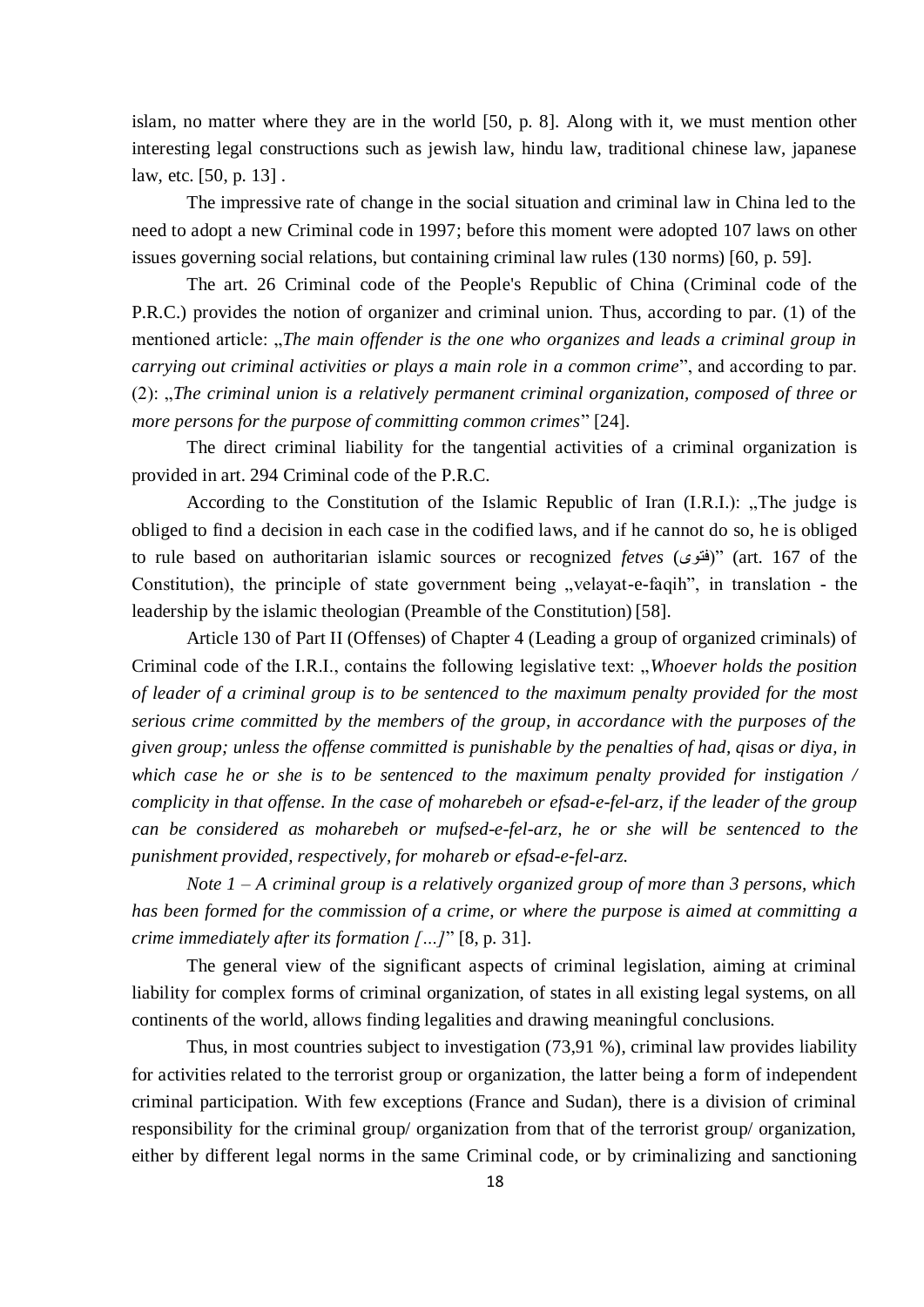acts concerning a group/ terrorist organization under special criminal laws (Romania, Brazil, United Kingdom, USA, Iran, United Arab Emirates).

Even higher (86,95 %) is the tendency to criminalize the activity of participation in a criminal group/ organization, some states differentiating between participation in the criminal group/ organization (Ukraine, Canada) or terrorist (Russia) from participation in activities or the crimes committed by these associations of persons. In turn, only one state (China) admits criminal liability for participating in a criminal group/ organization only if it is characterized by an "active" involvement.

**Chapter IV**, with the name *"Legal and criminal analysis of the crime of creating or leading a criminal organization*", includes a complex investigation of the elements and constitutive signs of the crime of creation or leading of a criminal organization.

Contrary to the opinion expressed in the literature, that par. (2) of art. 284 Criminal code is an aggravating factor of the crime component from par. (1) of art. 284 Criminal code [41], we would like to note the distinctive nature of the provisions of the criminal norm from par. (1) and (2) of art. 284 of the Criminal Code, which unequivocally reveals the presence of two components of independent crimes, a fact that will be presented and argued in detail below.

The general legal object of the offenses established in art. 284 Criminal code is a totality of social values and social relations created around them, protected by criminal law against crimes.

The generic legal object of the crime of creating or leading a criminal organization and the crime of creating or leading a criminal organization or organized criminal group for the purpose of committing one or more terrorist offenses consists of all social relations whose existence and normal development is conditioned by the protection of public security and public order [15, p. 46].

Therefore, as long as the special legal object of the crime follows, *per se*, from the name of the chapter that groups the homogeneous values and social relations, we consider that the special legal object of the crime of creating or leading a criminal organization (art. 284, para. (1) Criminal code) is social relations regarding public security, which is seriously endangered by the acts of creation or leading of criminal organizations.

The special legal object of the crime of creating or leading a criminal organization or of an organized criminal group for the purpose of committing one or more terrorist offenses (art. 284, para. (2) of the Criminal code) is the totality of the social relations regarding public security, endangered by the acts of creation or leading of organized criminal groups or criminal organizations with terrorist tendencies.

The offenses provided in art. 284 Criminal code have no material object and victim.

The prejudicial deed provided in par. (1) in art. 284 Criminal code consists in creating or leading a criminal organization. Both deeds are active forms of manifestation of criminal behavior, therefore they are actions.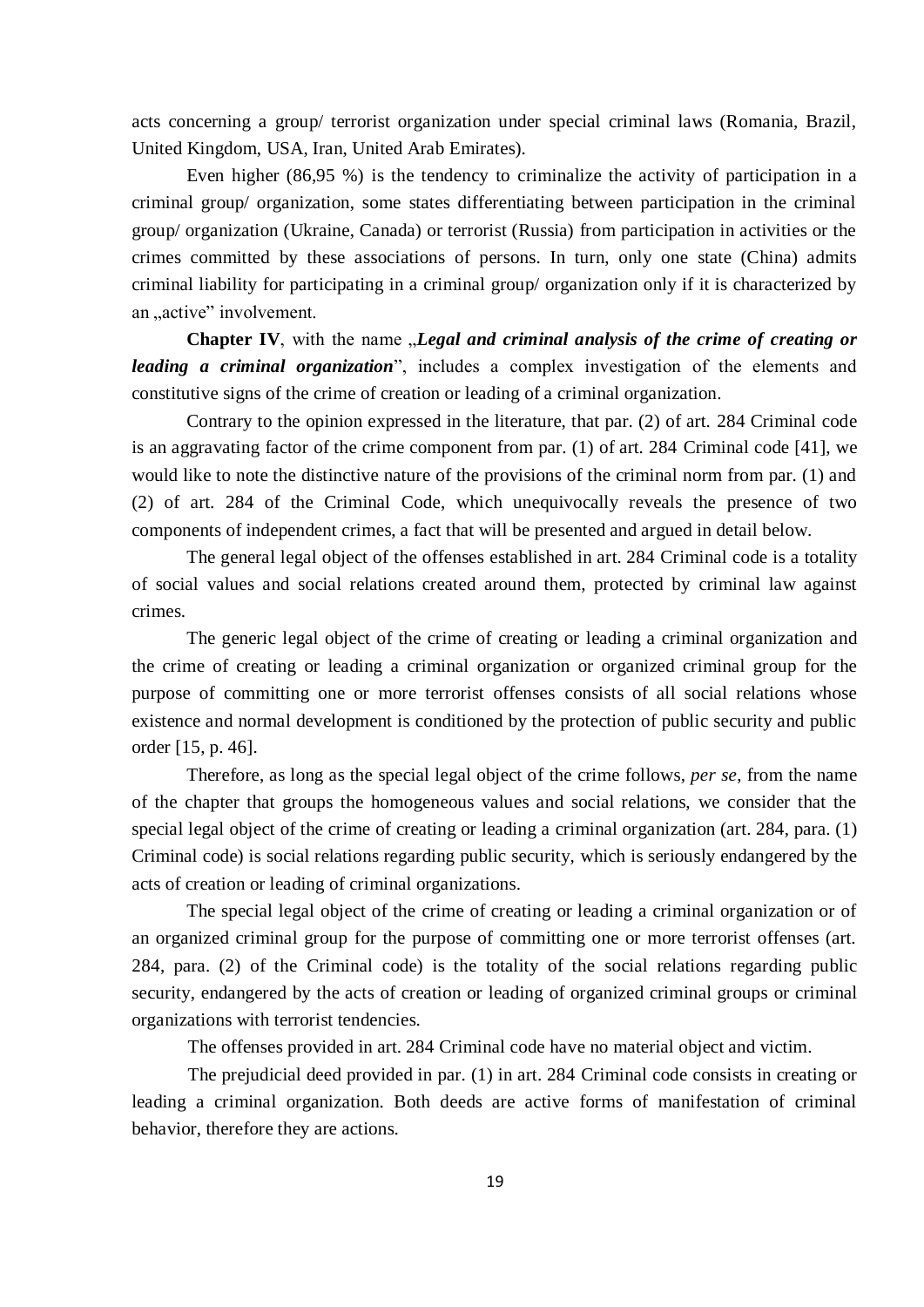In the present case, the legislature provided for two alternative actions which form the prohibited act of conduct. Respectively, the objective side is considered sufficiently accomplished even by performing a single incriminated action, the cumulation of both criminal actions not being able to attract the incidence of the competition of crimes, but influences the individualization of liability and criminal punishment in line with the general criteria set out in art. 75 Criminal code.

It is remarkable that in the disposition of the norm from art. 284, para. (1) Criminal code is provided a concise explanation of the two actions by which the prejudicial act of the crime is committed. Thus, as normative ways by which the actions of creation or leading of the criminal organization materialize are: the establishment of such an organization; organizing its activities; searching for and recruiting members for the criminal organization; organizing meetings of its members; creating financial and other funds for their financial support and for the criminal activity of the organization; providing the criminal organization with weapons and tools for the commission of crimes; organizing the collection of information on potential victims and the activities of law enforcement bodies; coordinating criminal plans and actions with other criminal organizations and groups of criminals both in the country and abroad.

The composition of the crime of creating or leading a criminal organization is formally reduced one.

Thus, the offense provided in art. 284, para. (1) Criminal code is considered consumed from the moment of creating or leading a criminal organization [51, p. 26], *i.e.* at the realization of prejudicial actions in any of the eight normative ways.

It is worth noting that the normative ways of creating or leading a criminal organization indicate, in essence, the preparation of a crime/ crimes, which in this case takes form of a consumed crime [55, p. 26].

The prejudicial deed provided in par. (2) in art. 284 of the Criminal code is realizing in the following alternative ways:

- *Creating a criminal organization or an organized criminal group* (in order to commit one or more crimes of a terrorist nature)
- *Leading a criminal organization or an organized criminal group* (in order to commit one or more crimes of a terrorist nature)

The composition of the crime in the case of the offense provided in art. 284, para. (2) Criminal code is a formal-reduced one, which is consumed from the moment of creating or leading a criminal organization or an organized criminal group whose purpose is to commit one or more terrorist offenses.

The subject of the crimes provided at the art. 284 Criminal code is a person (individual), responsible, who at the time of commission of the crime reached the age of 14 years.

In the case of the crime of creating or leading a criminal organization (art. 284, para. (1) Criminal code), the subjective side is expressed through guilt, which takes the form of direct intention.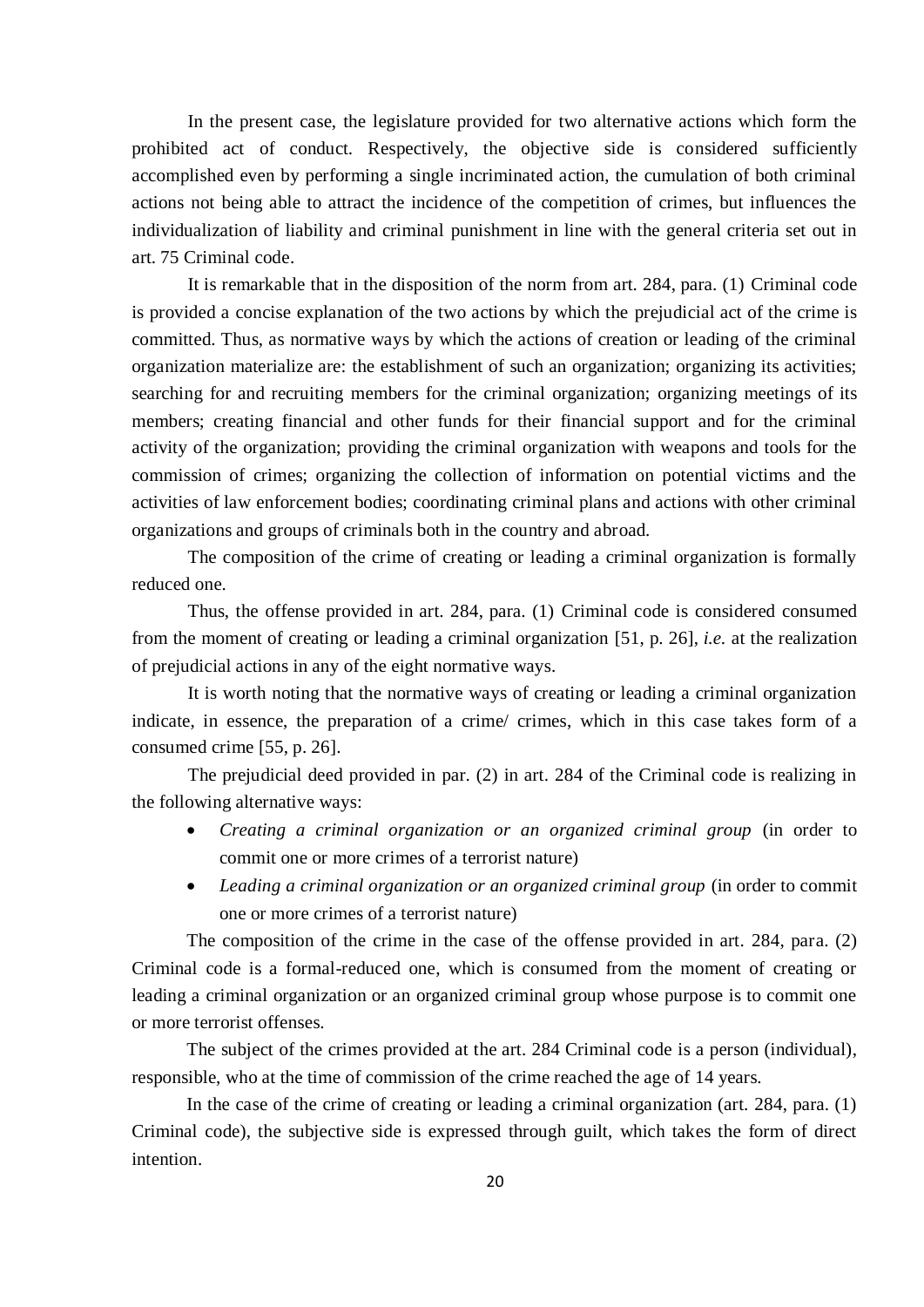In the case of art. 284, para. (1) Criminal code, we conclude that the direct intention of the perpetrator presupposes the following: the person who committed the crime realized the prejudicial character of the act of creation or leading of a criminal organization, provided the danger determined by the creation or leading of a criminal organization projected on the social relations for the protection of public security, wanted to achieve such a prejudicial deed.

In the context in which the offense provided in art. 284, para. (1) Criminal code has a formal-reduced composition, for the qualification of the deed the existence and nature of the prejudicial consequences do not involve any importance. However, we join the view expressed by the author Al. Borodac, as each crime is material, and the legislative description of the formal components does not exclude the occurrence of the consequences or the real danger of their occurrence [9, p. 72].

Viewed from this perspective, the crime of creating or leading a criminal organization is a crime of the dangerous nature, not of the result one.

The provision of the criminal norm from art. 284, para. (1) of the Criminal code does not specify a specific reason or a genearl mandatory purpose.

The purpose of the crime provided in art. 284, para. (1) Criminal code is expressly provided only for the normative modalities of "creation of money funds and of the other nature" and , endowment of the criminal organization with weapons and tools" and consists in: financial support of the members of the criminal organization and the criminal activity of the organization, respectively, commission of crimes.

In the case of the other normative modalities for committing the crime provided in art. 284, para. (1) Criminal Code, the purpose is deduced from the definition of the criminal organization, stipulated in art. 47, para. (1) Criminal code. Therefore, the purpose of the crime from art. 284, para. (1) Criminal code is an implicit one.

In the case of the crime of creating or leading a criminal organization or an organized criminal group for the purpose of committing one or more terrorist offenses (art. 284, paragraph (2) of the Criminal code), the subjective side is expressed through guilt, which takes the form of direct intention, and the purpose becomes an integral part, mandatory for attesting the completeness of the crime component.

**Chapter V**, entitled "*Delimiting aspects and the sanctioning regime of the crime of creating or leading a criminal organization*", is dedicated to a delimiting study between the criminal norm stipulated in art. 284 Criminal code of other similar offenses, provided for in articles 141, 282, 283, 285, 286, 340 Criminal code. Also, this chapter analyzes the punitive regime of the crime of creating or leading a criminal organization, viewed through the prism of the practices of other states and international standards.

In the literature, there are dissensions regarding the concrete criteria for delimiting the criminal organization from organized criminal groups, armed gangs, illegal paramilitary formations, terrorist groups or organizations, the participatory activity of mercenaries, to which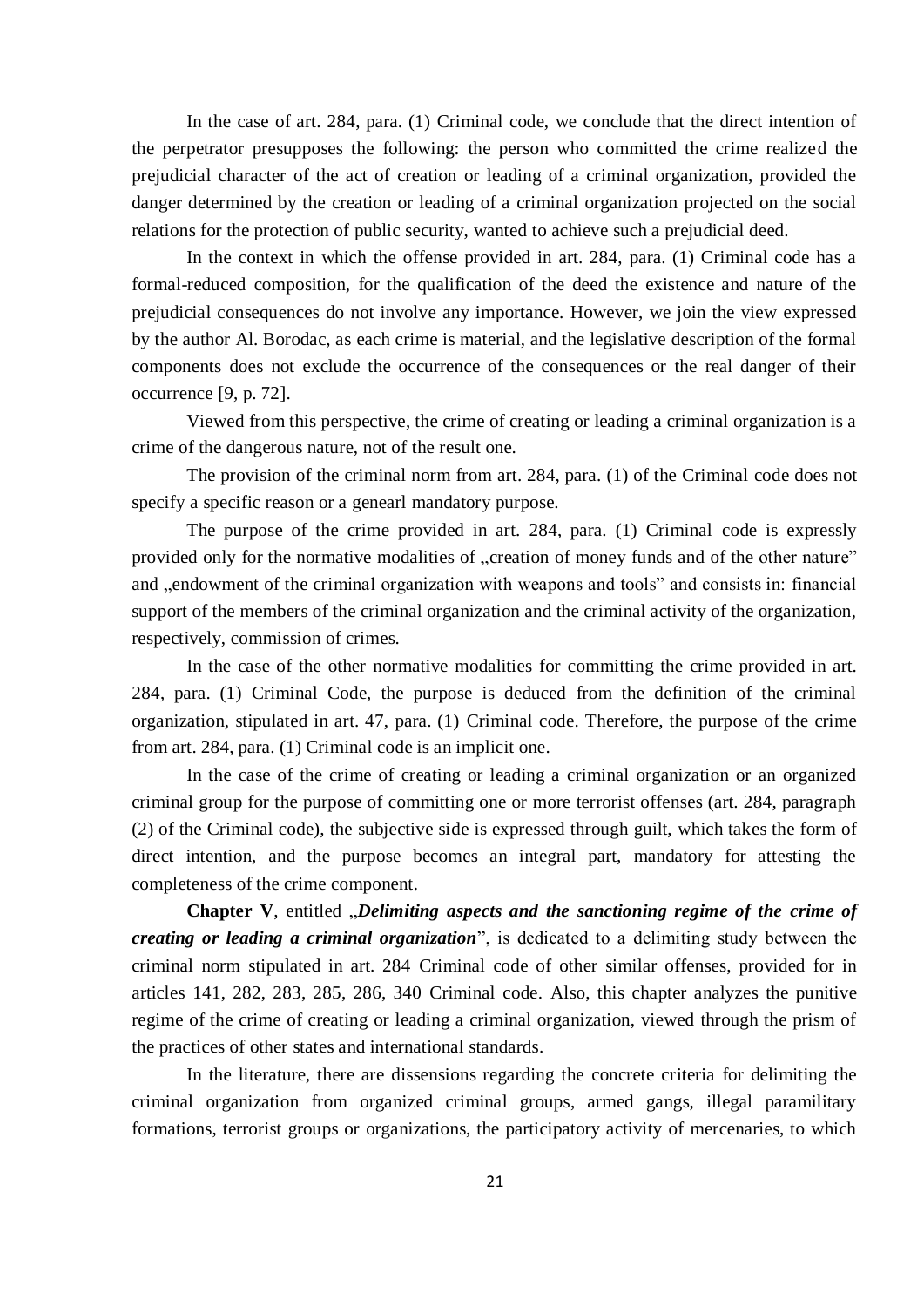are added the differences between the creation activityor leading the criminal organization with actions that disorganize the activity of penitentiaries (prisons), armed rebellion, mass riots, etc.

The correct application of the criminal norm that regulates the crime of creating or leading a criminal organization specified in art. 284 Criminal code involves also conducting a comparative study of other types of crimes whose components resembles.

The delimitation of the offenses provided in art. 284 Criminal code from other related crimes can be done both in terms of signs (objective and subjective) of the components of crimes, but also in terms of the distinctive features of forms of criminal participation: armed gang, illegal paramilitary formation, criminal group, organized criminal group, criminal organization.

The discrepancy between the qualified components of crimes that contain the aggravating circumstance "of a criminal organization" (for example, art. 189, para. (3), let. a) Criminal code blackmail committed by a criminal group or a criminal organization) and the offense of creating or leading a criminal organization arises from:

- a) The form of criminal participation. Thus, at art. 284 Criminal code the organizer or leader of the criminal organization is strictly liable, in which case the offenses stipulating the aggravating circumstance "by an organized criminal group or a criminal organization" provide for an aggravation of the criminal liability for any participant in the criminal organization. Respectively, the organizer and/ or leader of the criminal organization are liable both according to the crime committed and for art. 284 Criminal code.
- b) Dangerousness of the deed. Therefore, the creation or leading of a criminal organization is a dangerous crime and does not involve, as a premise or condition, the commission of any actual crime.
- c) The form of accomplishing prejudicial deeds. Art. 284 Criminal code criminalizes the creation or leading of an organized criminal entity, but offenses which retain as a circumstance of aggravation of criminal liability the commission of "a criminal organization" establish a wide range of harmful actions/ inactions involving the criminal organization, but exclude its creation or leading.

An organized criminal group or a criminal organization whose purpose is to commit one or more terrorist offenses (the creation or leading of which is sanctioned by art. 284, para. (2) of the Criminal code) cannot be matched with the forms of criminal organization - terrorist group or organization (defined by the *Law on preventing and combating terrorism no. 120 of 21.09.2017*), the latest concepts being more specific and more complex.

In the part of criminal penalties, it is unequivocally observed that the criminal policy of the Republic of Moldova tends towards the proportional application of the principle of humanism.

According to point 17, para. (2) of the Decision of the Plenum of Supreme Court of R.M.: "Courts must ensure the application of harsh punitive measures against adults who have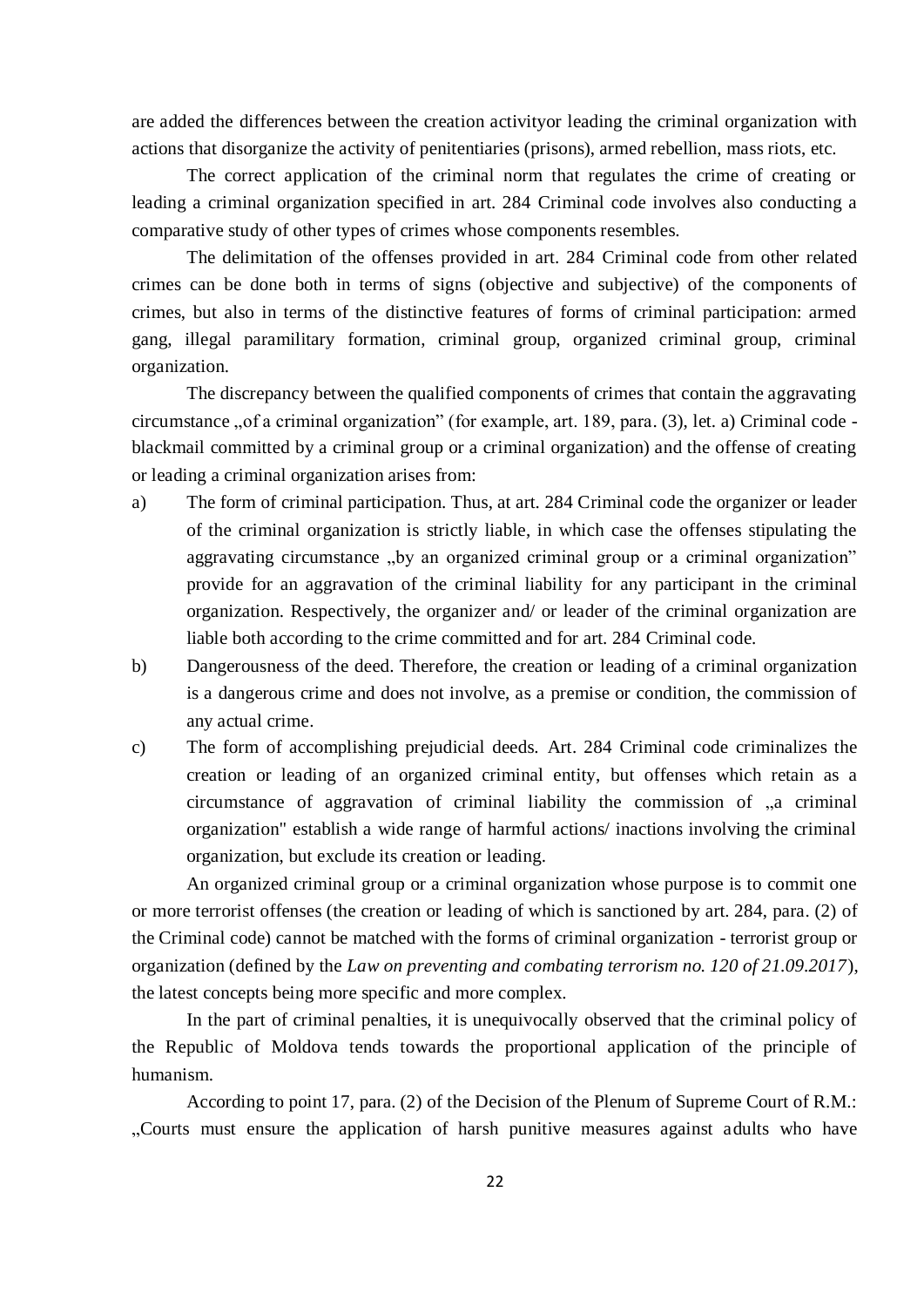committed serious, particularly serious and exceptionally serious crimes, especially in the case of a plurality of perpetrators, such as organized criminal group and criminal organization" [29].

In result of the comparative analysis of the criminal legislation of other states, we reach 2 important conclusions: 1) the size of the criminal punishment in the form of imprisonment from 8 to 15 years for the crime provided in art. 284, para. (1) Criminal code of R.M. is one corresponding to the size of the criminal penalties practiced in other states; 2) a single type of punishment for art. 284, para. (1) Criminal code of R.M. is sufficient in the conditions in which the institution of confiscation of property exists separately.

In art. 3 of the *Framework Decision of the Council of the European Union on the fight against organized crime* is divided the punishment for "participation in the activity of the criminal organization" from "the activity of concluding an agreement on the activity of the criminal organization" [25, p. 42-45].

In the first case, is provided a maximum custodial sentence of at least 2 to 5 years; in the second case - imprisonment as the offense for which the agreement is concluded, or a maximum term of imprisonment of at least two to five years.

Taking into account the social danger created by any terrorist crime, the inclinations of this truly odious social scourge and worldwide tendencies of criminal sanctioning of the activity of organizing terrorist groups and organizations, we consider the current punishment provided in art. 284, para. (2) Criminal code as fair and appropriate to the purpose of a criminal sanction.

What is natural is that the constitution or leading of organized criminal groups have to be punished more gently than in relation to the same actions for the criminal organization. In turn, the activity of participating in the activity of an organized criminal group must be punished more gently than for constitution or leading of such an entity.

States that clearly delineate the criminalization of illegal behavior in relation to the terrorist group or terrorist organization, establish a lower sanctioning regime for the terrorist group and a harsher regime for terrorist organizations (associations).

In our opinion, joining a terrorist group/ organization or participating in the activity of such a group/ organization cannot be sanctioned as drastically as the activity of constitution or leading such terrorist entities.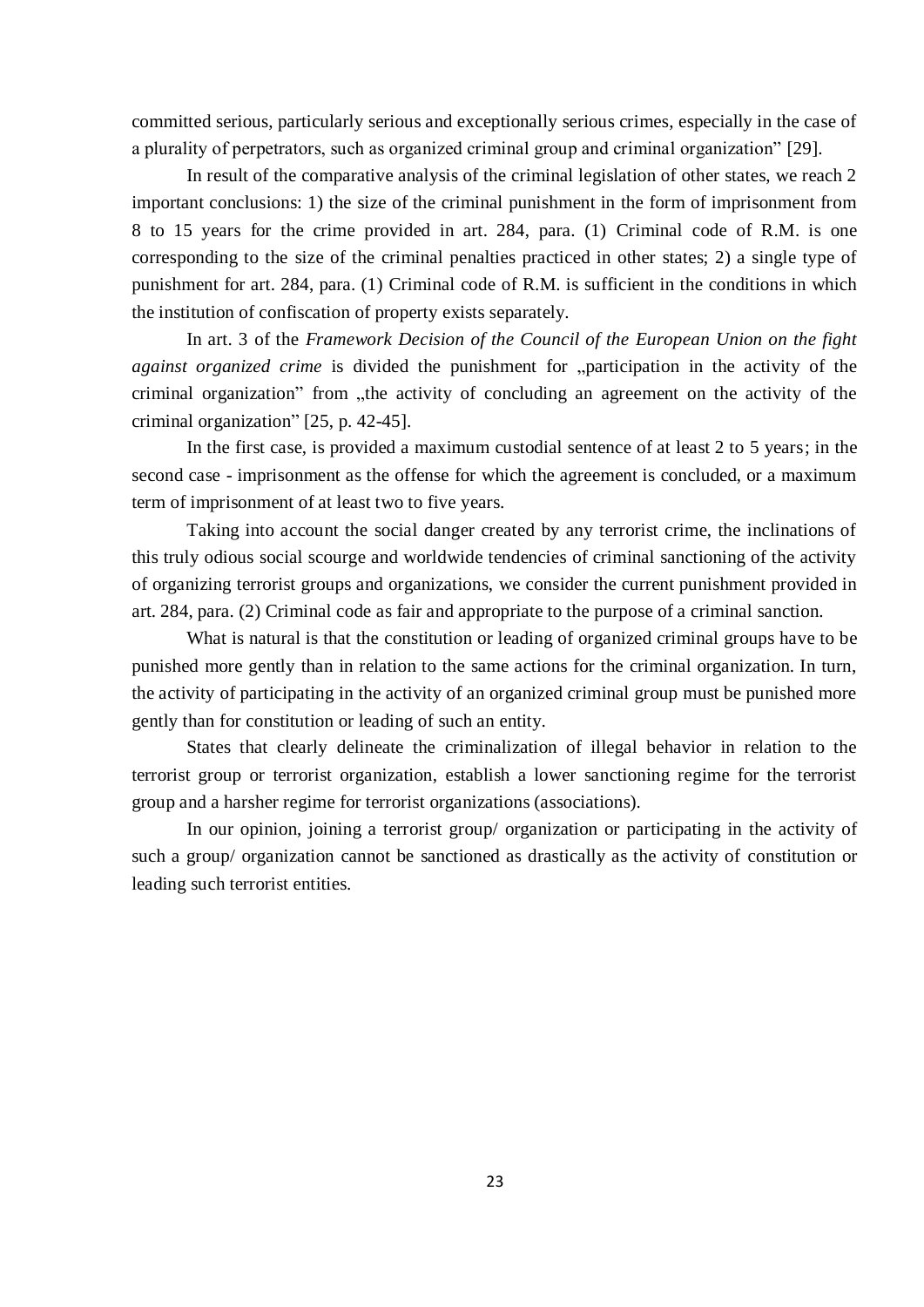#### **GENERAL CONCLUSIONS AND RECOMMENDATIONS**

**The scientific results** obtained from the elaboration of this study consist in: 1) evaluation of the impact that community and international regulations had on the incriminating model provided in art. 284 Criminal code; 2) finding the historico-evolutionary premises that were the basis for criminalizing the act of creating or leading a criminal organization; 3) comparative analysis of the creation or leading of a criminal organization in the light of the criminal legislation of other states; 4) the evaluation of the objective and subjective signs of the creation or leading of a criminal organization in unison with the principle of legality of incrimination, including the standards resulting from the jurisprudence of the ECtHR; 5) fundamentation of the thesis according to which the crime from art. 284 Criminal code is described from an objective point of view by a formal-reduced composition, and from a subjective point of view it is characterized by a direct intention and specialized purpose; 6) identification of the existing deficiencies in the criminal norm provided in art. 284 Criminal code and the ways to exclude them, including reformulating the definitions of "organized criminal group" and "criminal organization" in the light of international standards; 7) argumentation of some practical solutions that would optimize the legality in the field of the applications of the norm from art. 284 Criminal code; 8) formulation of proposals in order to perfect the incriminating normative framework in the matter of research, etc.

Among the most relevant general **conclusions** we mention the following:

**1.** The research of the materials published on the topic of the doctoral thesis attests the lack of special and constant preoccupations in investigating the problems of criminal liability for the crime of creating or leading a criminal organization, as well as other organized criminal formations [22, p. 48], ground that serves us in expectation to contribute in solving scientific problems in the mentioned field.

**2.** The historical inquiry shows that the complex forms of organization of criminal participation (organized criminal group, criminal organization) represent relatively recent creations, the first steps on this land being made only in the nineteenth century and, until this period, the simple association between persons for criminal purposes was not a separate convictable activity, but was qualified as an aggravated form of the actual crime committed by the members of the respective criminal entity [16, p. 178].

**3.** As a result of researching of the concept of "organized criminal group" provided by Criminal code of Republic of Moldova and that of the "organized criminal group" provided in the UN Convention, it has been found that the second notion has a narrower sphere of application than the first one. We choose the second concept, keeping the current name of art. 46 Criminal code of R.M. because, *per se*, the notion provided by the United Nations Convention of 15.11.2000 assigns to the criminal law a predictability character corresponding to the ECHR standards, and to the specialized law enforcement bodies - additional, fixed criteria for delimiting the "organized criminal group" by other criminal entities [36, p. 30].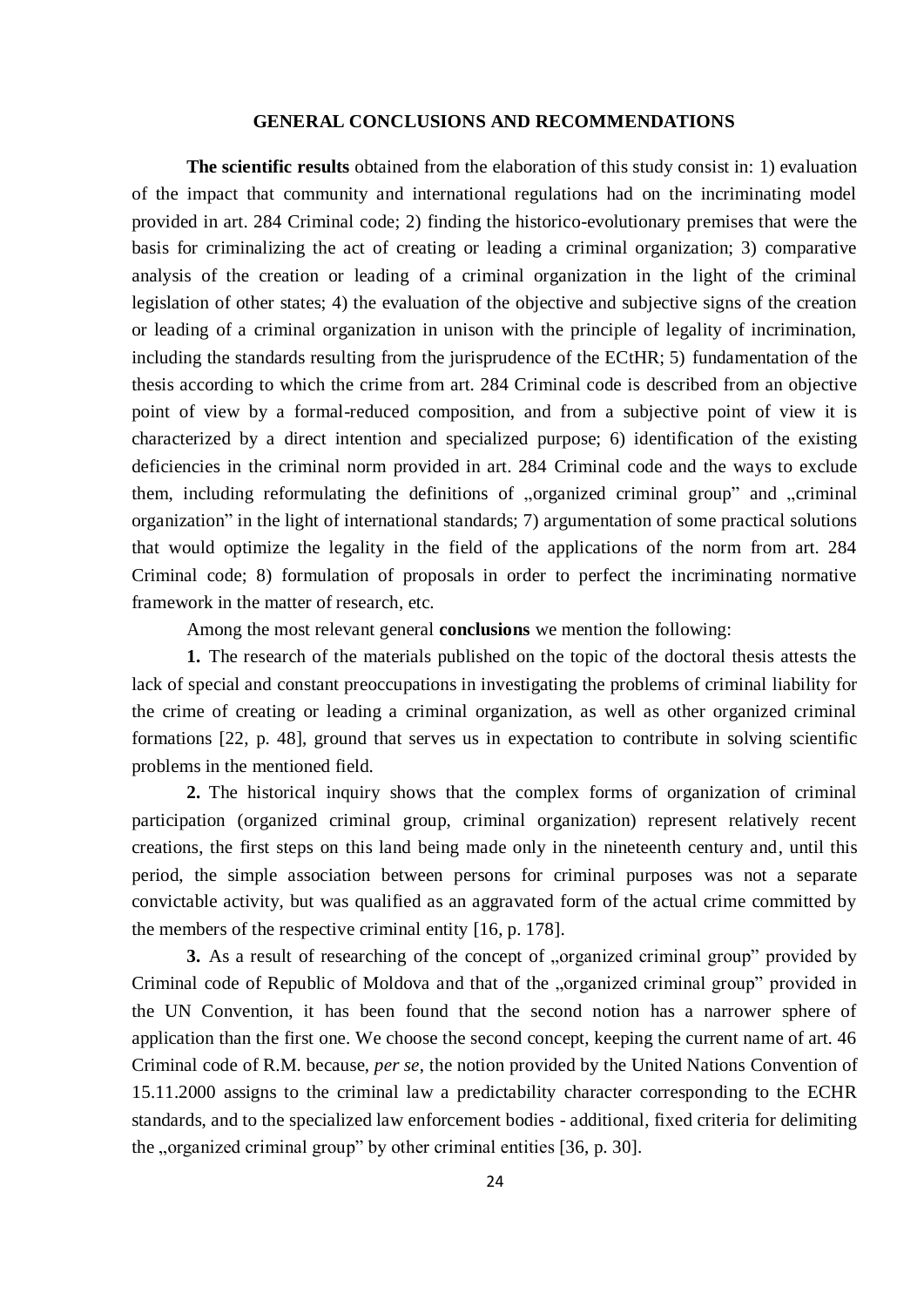**4.** In 73.91% of the studied criminal legislation is provided the distinct criminal liability for the crime of creation or leading of a criminal organization from the crime of creation or leading of the terrorist group or terrorist organization. At the same time, the tendency to criminalize the activity of participation or association with a criminal group/ organization is 86.95% [56, p. 243, 57, p. 144].

**5.** Impunity clauses for acts related to criminal (terrorist) groups/ organizations, in the form of exemption from criminal liability/ punishment, are retained in almost all states of Europe and the Arabian Peninsula [21, p. 70].

**6.** The special legal object of the offenses stipulated in art. 284 Criminal code is formed by the totality of social relations whose existence and normal development are conditioned by the protection of public security [15, p. 46], which is endangered by the acts of creation or leading of criminal organizations, as well as by their existence, the danger being more pronounced in the case of terrorist groups or organizations.

**7.** The criminal component described in art. 284 Criminal code is formally reduced, as the normative modalities consist, in essence, in committing a preparation for a crime/ crimes, which in this case takes the form of a consumed crime [21, p. 70].

**8.** The crime provided in art. 284, para. (2) Criminal code does not indicate the normative ways of creating or leading a criminal organization or an organized criminal group, which creates a confusing interpretation of its provisions in relation to para. (1) of the same article [21, p. 68]. Also, the name of art. 284 Criminal code does not adequately reflect the essence of the criminal norm from par. (2), omitting the reference to the form of participation *organized criminal group*.

**9.** The subjective side of the offenses provided in art. 284 Criminal code is expressed through guilt in the form of direct intention, and the purpose is a mandatory sign, with implicit provision in the case of art. 284, para. (1) Criminal code and with explicit provision in the case of art. 284, para. (2) Criminal code.

**10.** Despite the provisions of art. 5 of the Palermo Convention, the activity of creating or leading an organized criminal group is not criminalized as a separate crime under national law, unless it is constituted for the purpose of committing one or more terrorist crimes. At the same time, it is attested an omission of the criminalization of the adherence activity and the contribution to the activity of a "criminal organization" or "criminal group"  $[21, p. 67, 73]$ .

**11.** The delimitation of the offenses provided in art. 284 Criminal code with homogeneous crimes (art. 282, 283, 286 Criminal code) can be performed both in terms of the constitutive signs of the components of crimes, but also in terms of the distinctive features of forms of criminal participation: armed gang, illegal paramilitary formation, criminal group, organized criminal group, criminal organization.

**The current scientific problem**, of major importance, which has been solved consists in the following: elaboration of an original conceptual framework that will allow the uniform interpretation by official interpreters of the objective and subjective signs of the crime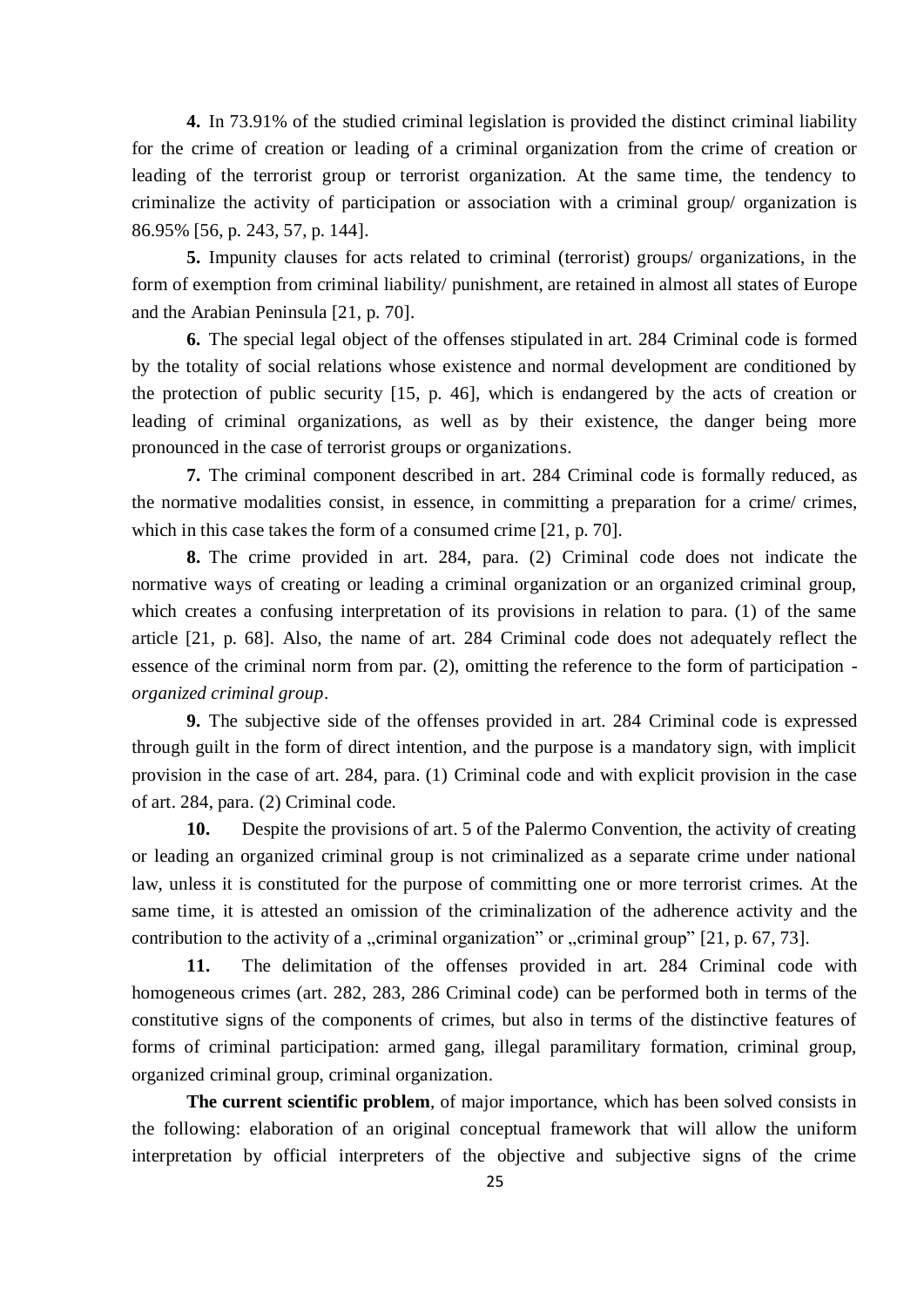incriminated in art. 284 Criminal code in strict accordance with the principle of legality; connecting the model of criminalization of the crime of creation or leading of the criminal organization to the existing international and regional standards in the field; identification of the imperfections admitted in formulation of art. 284 Criminal code and offering proposals for their exclusion.

Based on the conclusions noted in the paper, the following general scientific **recommendations** can be outlined:

**1.** We propose to modify art. 46 Criminal code and, *de plano*, of art. 47 of the Criminal code, in accordance with the provisions of international legal instruments, with adaptation to the national context, as follows:

**Article 46.** Organized criminal group

An organized criminal group is a structured group, consisting of three or more persons, which has existed for a certain period of time and acts in a coordinated manner, in order to commit one or more crimes.

**Article 47.** Criminal organization (association)

(1) A criminal organization (association) shall be considered a union of criminal groups organized into a stable community whose activity is based on a division between the members of the organization and its structures, the functions of administration, insurance and execution of the criminal intentions of the organization, in order to obtain, direct or indirect, financial or other material benefits and the pursuit of economic, financial or political interests.

(2) A crime shall be considered committed by a criminal organization (association) if it was committed by one of its members for the benefit of the organization or by a person who is not a member of the respective organization and who committed the crime on the order of the organization.

(3) The organizer or leader of a criminal organization shall be liable for all the crimes committed by such an organization. A member of a criminal organization shall be criminally liable for only the crimes in which he/ she participated in the preparation or commission thereof.

**2.** Reformulation of the name of art. 284 Criminal code of R.M. from "Creating or leading a criminal organization" to "Constitution of an organized criminal group or of a criminal organization".

**3.** We propose the following text for the norm from art. 284 Criminal code:

"*Article 284. Constitution of an organized criminal group or of a criminal organization*

*(1) Constitution or leading of a criminal organization, namely the establishment of such an organization and organizing its activities or searching for and recruiting members for the criminal organization or organizing meetings of its members, or creating financial and other funds for their financial support and for the criminal activity of the organization, or providing the criminal organization with weapons and tools for the commission of crimes or organizing the collection of information on potential victims and the activities of law enforcement bodies, or coordinating criminal plans and actions with other criminal organizations and groups of criminals both in the country and abroad, or providing logistics, or providing services of any kind,* is punishable by imprisonment from 8 to 15 years.

 $(1^1)$  Constitution or leading an organized criminal group by the modalities stipulated in art. 284, *para. (1)* shall be punished by imprisonment of 3 to 7 years.

*(1<sup>2</sup> ) Joining a criminal organization or organized criminal group, as well as participation, in any form, in their activity, is punishable by imprisonment from 1 to 5 years.* 

*(3) The member of the criminal organization or organized criminal group may be released from criminal liability if he voluntarily ceased to participate in the activity of the criminal organization or organized criminal group, declared voluntarily about their existence and helped to discover the crimes committed by them or contributed to expose the organizers, leaders or members of the organization or group concerned, if its actions do not contain signs of another crime*".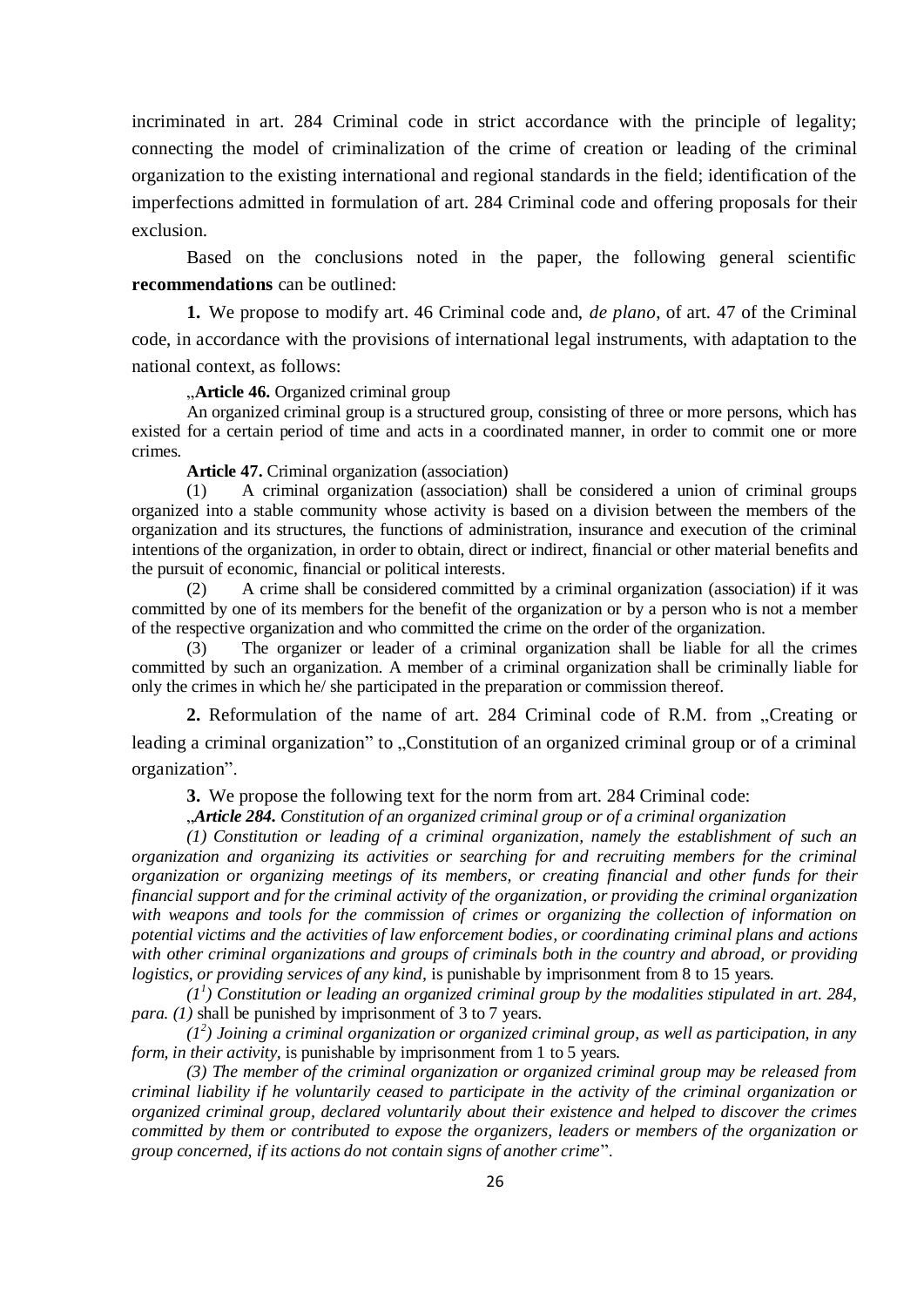**4.** Taking into account the previous proposal, regarding the criminalization of the activity of constitution or leading an organized criminal group, joining a criminal organization or organized criminal group, as well as participating, in any form, in their activity, we consider it appropriate to repeal art. 283 Criminal code (Banditry).

**5.** We propose to modify and transpose the provision from art. 284, para. (2) Criminal code to a new article, as follows:

**Article 284<sup>1</sup>** Constitution of a terrorist group or terrorist organization

(1) Constitution or leading a terrorist group or a terrorist organization through the modalities stipulated in art. 284, para. (1) shall be punished by imprisonment of 15 to 20 years or by life imprisonment.

(2) Joining a terrorist group or a terrorist organization or participating in the activity of such a group or organization shall be punished by imprisonment from 5 to 10 years.

(3) The member of the terrorist group or terrorist organization may be released from criminal liability if he voluntarily ceased to participate in the activity of the terrorist group or terrorist organization, voluntarily declared their existence and helped to discover the crimes committed by them or helped to expose the organizers, of the leaders or members of the group or organization concerned, if its actions do not contain signs of another crime".

**Suggestions regarding the potential future research directions** related to the approached topic: 1) study of the necessity and the perspective of incriminating some qualified forms of the crime established in art. 284 of the Criminal code, as well as the sanctioning of the legal person for committing this criminal act; 2) analysis of the criminological aspects of the crime of creating or leading a criminal organization; 3) carrying out the study of the crime provided in art. 284 Criminal code in terms of forensic investigation methodology.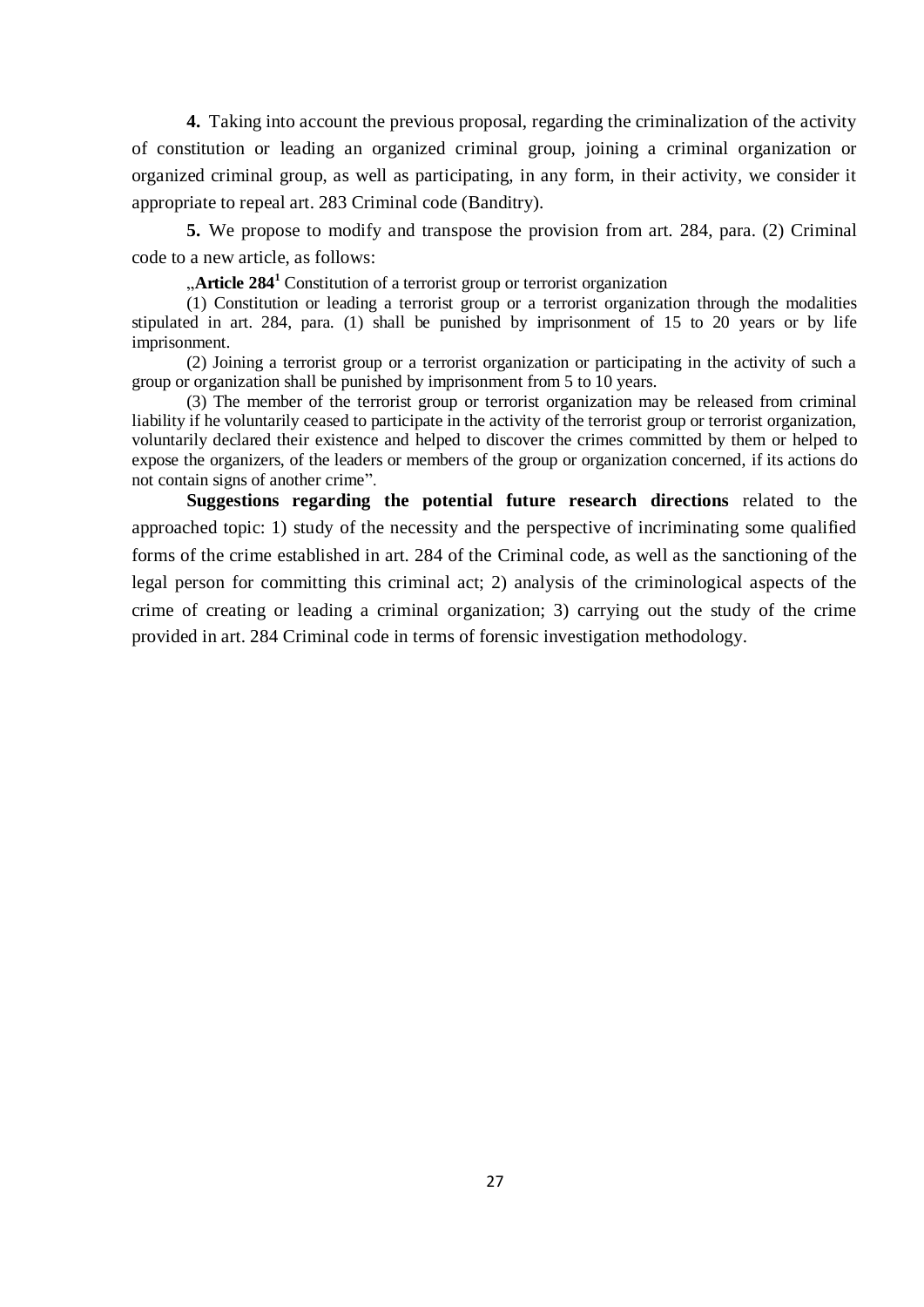#### **BIBLIOGRAPHY**

- 1. *Acțiunea comună nr. 98/733/JAI din 21 decembrie 1998 adoptată în temeiul art. K.3 din Tratatul privind Uniunea Europeană, privind incriminarea participării la o organizaţie criminală în statele membre ale Uniunii Europene*. În: Jurnalul Oficial al Comunității Europene, L 351/1, 29.12.1998, nr. 19/vol. 1, p. 83-84.
- 2. ALLUM F., GILMOUR S. *Handbook of Organised Crime and Politics*. London: Edward Elgar Publishing Limited, 2019. 528 p. ISBN: 978-1-78643-456.2.
- 3. ALLUM F., SIEBERT R. *Organized Crime and the Challenge to Democracy*. London: Routledge/ ECPR Studies in European Political Science, 2003. 256 p. ISBN: 978-0415369725.
- 4. BARBĂNEAGRĂ A., BERLIBA V., GURSCHI C. ş.a. *Codul penal comentat şi adnotat*. Chişinău: Cartier juridic, 2005. 656 p. ISBN: 9975-79-338-X.
- 5. BENCHECI M. *Combaterea terorismului contemporan şi consolidarea sistemului de securitate internațional*. Teză de doctor în ştiinţe politice. Chişinău, 2016. 192 p.
- 6. BÎRGĂU M., URSU V. *Criminalitatea organizată – aspecte criminologice şi juridico-penale. Monografie*. Chișinău: Tipografia Academiei "Ștefan cel Mare", 2004. 177 p.
- 7. BODEAN M. *Comerțul cu oameni - una dintre cele mai răspândite forme de activitate ilegală practicată de grupările criminale organizate*. În: Revista Națională de Drept, 2003, nr. 11, p. 52-54. ISSN: 1811-0770.
- 8. *Books I & II of the New Islamic Criminal code, adopted by the Legal Affairs Commission of the Islamic Consultative Assembly on April 21, 2013*. New Haven: Iranian Human Right Documentation Centre, 2014. 54 p.
- 9. BORODAC A. ș.a. Manual de Drept penal. Partea generală. Chișinău: Academia "Ștefan cel Mare", 2005. 516 p. ISBN: 9975-935-77-X.
- 10. BRALOŞTIŢIANU M. *Conexiunile terorismului islamic cu crima organizată*. În: Legea şi viaţa, 2011, nr. 7, p. 21-23. 58 p. ISSN: 1810-309X.
- 11. BRALOŞTIŢIANU M. *Unele considerații privind specificul investigării infracțiunii de spălarea banilor în domeniul crimei organizate*. În: Legea şi viața, 2010, nr. 7. 58 p. ISSN: 1810-309X.
- 12. BRÎNZĂ S. ULIANOVSCHI X., STATI V., ŢURCANU I., GROSU VL. *Drept penal. Partea specială. Volumul II. Ediţia a II-a*. Chişinău: Cartier juridic, 2005. 805 p. ISBN: 9975-79-325-8.
- 13. BUJOR V. *Referințe vizând esența criminalității organizate*. În: Legea şi viața, 2008, nr. 2. ISSN: 1810-309X.
- 14. CALDERONI F. *Organised Crime Legislation in the European Union. Harmonization and Approximation of Criminal Law, National Legislations and the EZ Framework Decision on the Fight Against Organized Crime*. Berlin: Springer, 2010. 189 p. ISBN: 978-3-642-04330-7.
- 15. **CAZACICOV A.** *Object of crime provided by art. 284 Penal code of the Republic of Moldova (Creating or leading a criminal organization)*. London (United Kingdom): Collection of scientific articles of LXIV international scientific and practical conference "European research: innovation in science, education and technology", 05-09 June, 2020. 121 p. ISBN: 978-1-64655-053-1, ISSN: 2410-2873.
- 16. **CAZACICOV A.** *Retrospectiva cadrului normativ incriminator vizând crearea sau conducerea unei organizații criminale*. Warsaw (Poland): Modern Scientific challenges and trends, Collection of Scientific Works of the International Scientific Conference, Issue 9(20), 20 October 2019. 229 p. ISBN: 978-83-949403-3-1.
- 17. CĂŞUNEANU F.-D. *Măsuri de combatere a grupului criminal organizat adoptate la nivelul Uniunii Europene*. În: Revista "Dreptul" (România), 2012, nr. 3, p. 195.
- 18. CIOBANU I., POSTOLACHE T. *Caracteristicile crimei organizate*. În: Revista Naţională de Drept, 2001, nr. 7, p. 22-24. 68 p. ISSN: 1811-0770.
- 19. *Codul penal al Republicii Moldova. Comentariu*. Redactor responsabil şi conducător de ediţie BARBĂNEAGRĂ A., dr. hab. în drept, prof. univ. Chişinău: Editura Sarmis, 2009. 860 p. ISBN: 978-9975-105-20-0.
- 20. *Codul penal al Republicii Sovietice Socialiste Moldoveneşti* din 24.03.1961, abrogat la data de 12.06.2003. În: Veştile, 24.04.1961, nr. 010.
- 21. COJOCARU R., **CAZACICOV A**. *Crearea sau conducerea unei organizaţii criminale cu scopul de a comite una sau mai multe infracțiuni cu caracter terorist*. In: "Focarele separatiste și impactul lor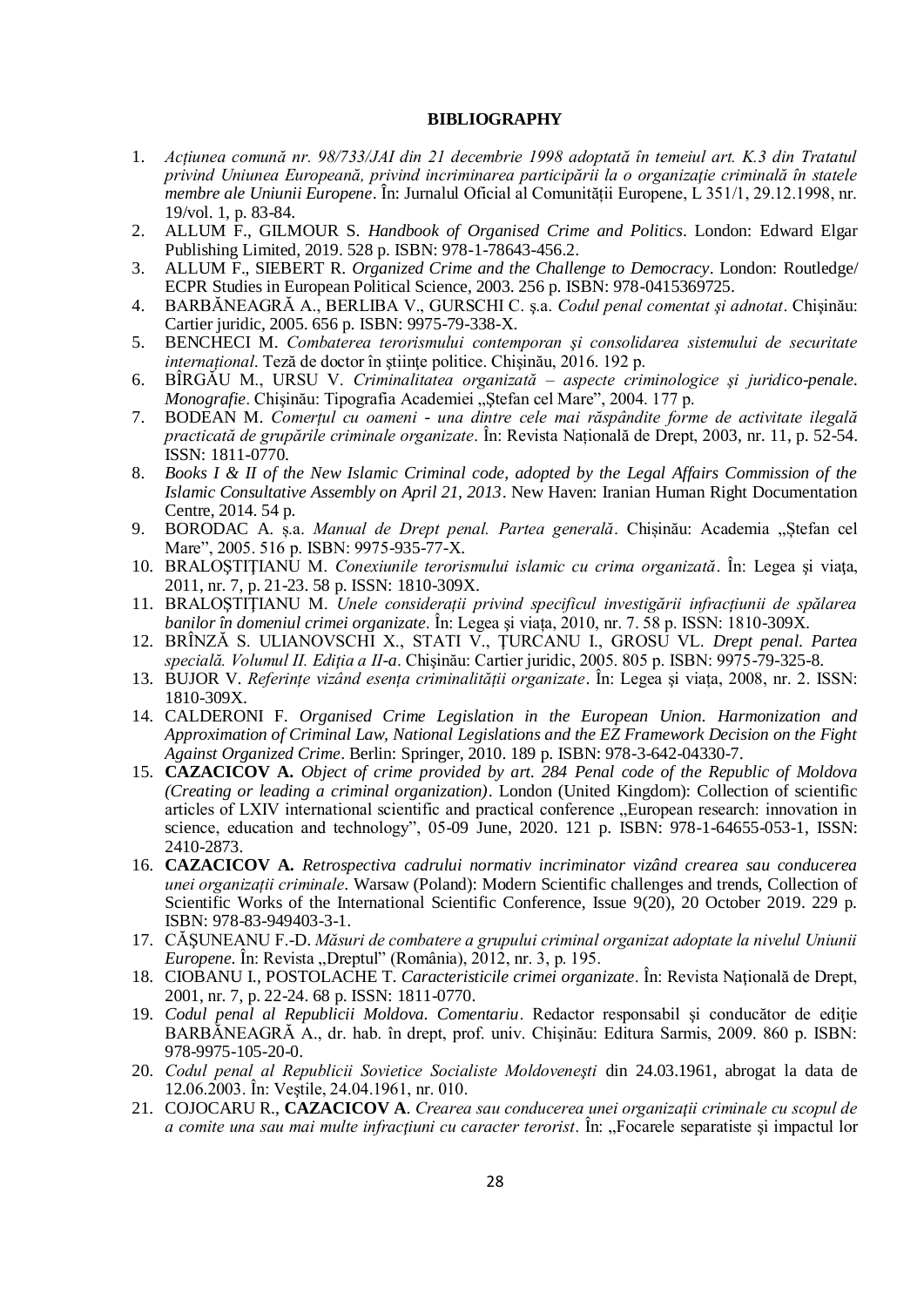asupra terorismului contemporan. Materialele conferinţei ştiinţifico-practice internaţionale 16 martie 2017", Chişinău, 2017. 320 p. ISBN: 978-9975-121-38-5.

- 22. COJOCARU R., **CAZACICOV A**. *Formațiunea paramilitară ilegală ca formă de manifestare a criminalităţii organizate*. Materialele conferinței cu participație internațională, 01 martie 2017. Chișinău: Academia militară a Forțelor Armate "Alexandru cel Bun", 2017. 292 p. ISSN 1857-0976.
- 23. *Convenţia Organizației Națiunilor Unite împotriva criminalității transnaționale organizate*, adoptată la New York, la 15 noiembrie 2000 (ratificată prin Legea Republicii Moldova nr. 15 din 17.02.2005). În: Tratate Internaționale, 30.12.2006, nr. 35. 480 p. ISBN: 978-9975-9669-3-1.
- 24. *Criminal Law of the People's Republic of China*. Order of the President of the People's Republic of China, nr. 83, promulgated by National People's Congress on 14.03.1997.
- 25. *Decizia-cadru a Consiliului Uniunii Europene nr. 2008/841/JAI din 24 octombrie 2008 privind lupta împotriva crimei organizate*. În: Jurnalul Oficial al Uniunii Europene, L 300/42, 11.11.2008, p. 42- 45.
- 26. GLADCHI GH. *Terorismul, criminalitatea organizată și corupția*. Chișinău: Analele Academiei "Ștefan cel Mare" a MAI, ediția a XVIII-a, nr. 2, 2018, p. 56. 128 p. ISSN 1857-0976, ISBN 978-9975-121-60-6.
- 27. GRAMA M. *Participanții la infracțiune şi particularitățile răspunderii lor*. Teză de doctor în drept. Chișinău, 2003. 191 p.
- 28. *Hotărȃrea Guvernului Republicii Moldova cu privire la armonizarea legislației Republicii Moldova cu legislaţia Uniunii Europene* nr. 1345 din 24.11.2006. În: Monitorul Oficial al Republicii Moldova, 15.12.2006, nr. 189-192.
- 29. *Hotărârea Plenului Curţii Supreme de Justiţie cu privire la unele chestiuni ce vizează individualizarea pedepsei penale* nr. 8 din 11.11.2013 [citat 26.09.2021]. Disponibil: [http://jurisprudenta.csj.md/search\\_hot\\_expl.php?id=127.](http://jurisprudenta.csj.md/search_hot_expl.php?id=127)
- 30. *JuriGlobe. World Global Systems. Alphabetical Index of the 192 United Nations Member States and Corresponding Legal Systems*. Study made by University of Ottawa [citat 03.01.2019]. Disponibil: [http://www.juriglobe.ca/eng/syst-onu/index-alpha.php.](http://www.juriglobe.ca/eng/syst-onu/index-alpha.php)
- 31. KOVESI L. *Combaterea crimei organizate prin dispoziţii de drept penal.* Teză de doctor în drept. Timişoara, 2011. 479 p.
- 32. *Legea Republicii Moldova pentru ratificarea Convenţiei Naţiunilor Unite împotriva criminalităţii transnaţionale organizate* nr. 15 din 17.02.2005. În: Monitorul Oficial al Republicii Moldova, 04.03.2005, nr. 36-38.
- 33. MAPPES-NIEDIEK N. *Mafia din Balcani. Statele aflate în puterea crimei – o primejdie pentru Europa*. București: Editura "Vivaldi", 2005. 240 p. ISBN / ISSN: 973-9473-61-X.
- 34. MARIŢ A. *Calificarea infracțiunii. Aspecte teoretico-normative şi practice ale încadrării juridicopenale ale infracțiunii. Manual*. Chişinău: USEM, 2015. 420 p. ISBN: 978-9975-3041-5-3.
- 35. MICLEA D. *Combaterea crimei organizate – evoluţie, tipologii, legislație, particularități. Curs. Volumul I*. Bucureşti: Editura Ministerului Administrației şi Internelor, 2004. 261 p. ISBN: 9738307538.
- 36. OBADĂ D., **CAZACICOV A.** *Grupul infracţional organizat în contextul criminalităţii transnaţionale*. Chişinău: Revista Institutului Naţional al Justiţiei, nr. 2 (45), 2018. 60 p. ISSN: 1857-2405.
- 37. POSTOVAN D. *Prevenirea şi combaterea criminalității organizate conform prevederilor legislației Republicii Moldova*. Unele aspecte teoretice şi practice. Chişinău, Revista Institutului Naţional al Justiției, nr. 3 (22), 2012, p. 53-58. 60 p. ISSN: 1857-2405.
- 38. *Racketeer Influenced and Corrupt Organizations Act*. Public law nr. 91-450, 14.10.1940, p. 922-962. 1048 p.
- 39. *Serious Crime Act 2015. Organised, Serious and Gang-Related Crime*. *Summary and Background*  [citat 04.01.2019]*.* Disponibil[: http://www.legislation.gov.uk/ukpga/2015/9/notes/division/3/3.](http://www.legislation.gov.uk/ukpga/2015/9/notes/division/3/3)
- 40. *Serious Organised Crime and Police Act 2005* [citat 25.08.2021]. Disponibil: [https://www.legislation.gov.uk/ukpga/2005/15/contents.](https://www.legislation.gov.uk/ukpga/2005/15/contents)
- 41. SÎLI V., ARMAŞU V., DONCIU A. *et al*. *Infracţiuni cu caracter terorist, infracţiuni conexe terorismului şi unele infracţiuni cu caracter de terorizare*. Chişinău: Garomont-Studio S.R.L., 2011. 230 p. ISBN: 978-9975-9880-4-9.
- 42. STĂNCILĂ C.L., GÎRLEANU C.G. *Combaterea spălării banilor şi a fenomenului finanțării terorismului*. Bacău: Editura Rovimed Publishers, 2012. 405 p. ISBN: 978-606-583-357-9.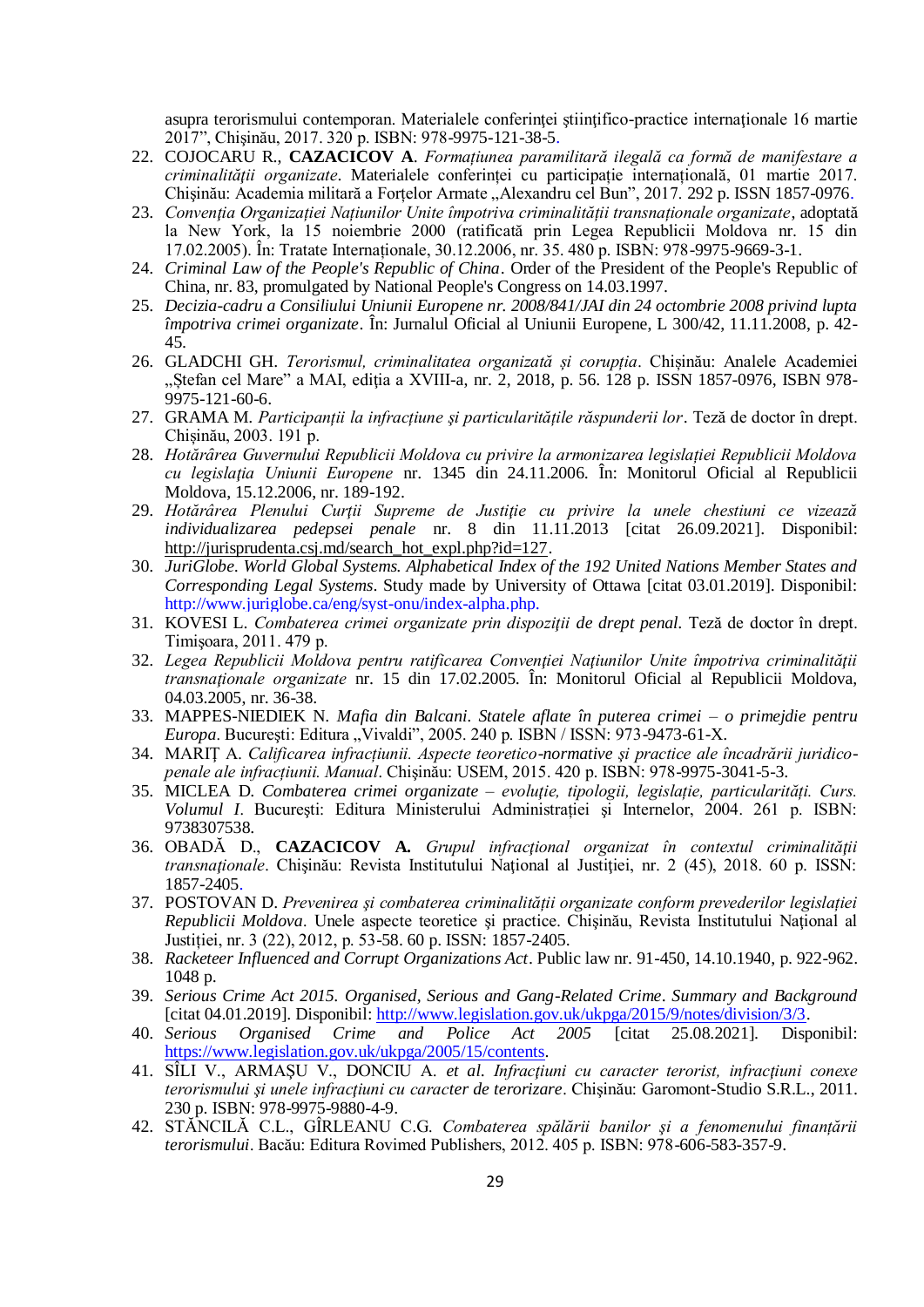- 43. STERSCHI F.E. *Criminalitatea transnațională: normativul penal de sancționare şi politici de prevenire şi combatere*. Teză de doctor în drept. Chişinău, 2015. 181 p.
- 44. STERSCHI F.E. *Implicațiile corupției şi criminalităţii organizate asupra securității naţionale şi internaţionale*. În: Legea şi viaţa, 2014, nr.3, p. 24-30. 58 p. ISSN: 1810-309X.
- 45. STOIANOGLO A. *Sinteza rezultatelor verificării activității procuraturilor specializate* [citat 07.02.2020]. Disponibil: [http://www.procuratura.md/md/newslst/1211/1/8211/.](http://www.procuratura.md/md/newslst/1211/1/8211/)
- 46. TUCMURUZ I. *Crima organizată transfrontalieră. Factor de insecuritate pentru naţiuni*. Bucureşti: Editura Universitară, 2011. ISBN: 978-606-591-173-4.
- 47. ULIANOVSCHI X. Participația penală. Chișinău: F.E:-P. "Tipografia Centrală", 2000. 239 p.
- 48. URSU V. *Criminalitatea organizată – Aspecte criminologice şi juridico-penale*. Teză de doctor. Chişinău, 2003, 165 p.
- 49. URSU V. ş.a. *Crima organizată în Republica Moldova: concept, trăsături şi prevenire (material didactic)*. Chişinău, 2004.
- 50. ZLĂTESCU M.I., BULGARU A. *Mari sisteme de drept comparat. Suport de curs*. Bucureşti: Universitatea Ecologică, 2011-2012. 156 p.
- 51. БУЖОР В., ТЕЛЬПИЗ К. *Некоторые вопросы ответственности за создание преступной организации или руководство ею*. В: Закон и жизнь, 2009 г., № 5. ISSN: 1810-3081.
- 52. ВОЗНЮК А.А. *Спеціальні види звільнення від кримінальної відповідальності учасників організованих злочинних об'єднан. Монографія*. Київ: Нац. акад. внутрішніх справ України, 2015 г. 236 c. ISBN: 978-617-7241-62-0.
- 53. ГЕОРГИЦЭ М. *Организованная преступность: проблемы теории и практики расследования*. Кишинев: Молдавский Госуниверситет, 1998 г. 271 c.
- 54. ГОДУНОВ И.В. *Организованная преступность. От расцвета до заката*. Москва: Академический Проект, 2008 г. 344 c. ISBN: 978-5-8291-1037-6.
- 55. ГРОШЕВ А. *Ответственность за организацию преступного сообщества (преступной организации): вопросы криминализации и правоприменения*. В: Уголовное право, № 3, 2004 г., стр. 26-37. 143 с. ISSN: 2071-5870.
- 56. КИРИЦА В., **КАЗАЧКОВ А**. *Ответственность за создание преступной организации или руководство ею в уголовном законодательстве зарубежных стран*. Матеріали міжнародної науково-практичної конференції. Кривий Ріг: Донецький юридичний інститут, 13 травня 2016 р. 356 с.
- 57. КИРИЦА В., **КАЗАЧКОВ А**. *Создание преступной организации или руководство ею: сравнительный анализ аналогичных преступлений в уголовном законодательстве Республики Молдова и Республики Беларусь*. Сборник научных трудов "Актуальные вопросы права, образования и психологии", Выпуск 4. Могилев: Учреждение образования "Могилевский институт Министерства внутренних дел Республики Беларусь", 2016 г. 370 c.;
- 58. *Конституция Исламской Республики Иран* от 3 декабря 1979 [citat 25.01.2021]. Disponibil: [http://constitutions.ru/?p=140&attempt=1.](http://constitutions.ru/?p=140&attempt=1)
- 59. КОРЫСТИН А. *Противодействие отмыванию денег как стратегический элемент борьбы с организованной транснациональной преступностью*. В: Закон и жизнь, 2010 г., № 9, стр. 34- 36. 58 с. ISSN: 1810-3081.
- 60. МЕДВЕДЕВ С.Н. *Уголовный кодекс Китайской Народной Республики 1997 года*. Москва: Юридические исследования, № 2., 2013 г. 273 с.
- 61. ПИТУЛЬКО К.В. и другие. *Организованная преступность*. Санкт-Петербург, 2002 г. 368 с. ISBN: 5-94723-076-3.
- 62. ПИТУЛЬКО К.В., ГУРЕВ М.С., ДАНИЛОВА Н.А. и др. *Организованная преступность. Законодательные, уголовно-процессуальные, криминалистические аспекты: курс лекций*. Санкт-Петербург: Питер, 2002 г. 367 с. ISBN: 5-947230-76-3.
- 63. СЕМУКОВ М., КАЗЮК Н., СКРЫТ Н. *Уголовно-правовая оценка преступлений, совершенных преступными организациями*. В: Судовы весник, 2002 г., № 2. ISNN: 0869-527X.
- 64. СЕРЕБРЯКОВА И. *Правовые и организационные основы сотрудничества стран СНГ в борьбе с организованной преступностью*. В: Судовы вестніқ, 2004 г., № 4. ISNN: 0869-527X.
- 65. *Уголовное право России. Части общая и особенная. Учебник*. Под редакцией заслуженного юриста РФ, доктора юридических наук, профессора А.В. БРИЛЛИРНТОВА. 2-е издание. Москва: Проспект, 2015 г. 1184 c. ISBN: 978-5-392-15428-9.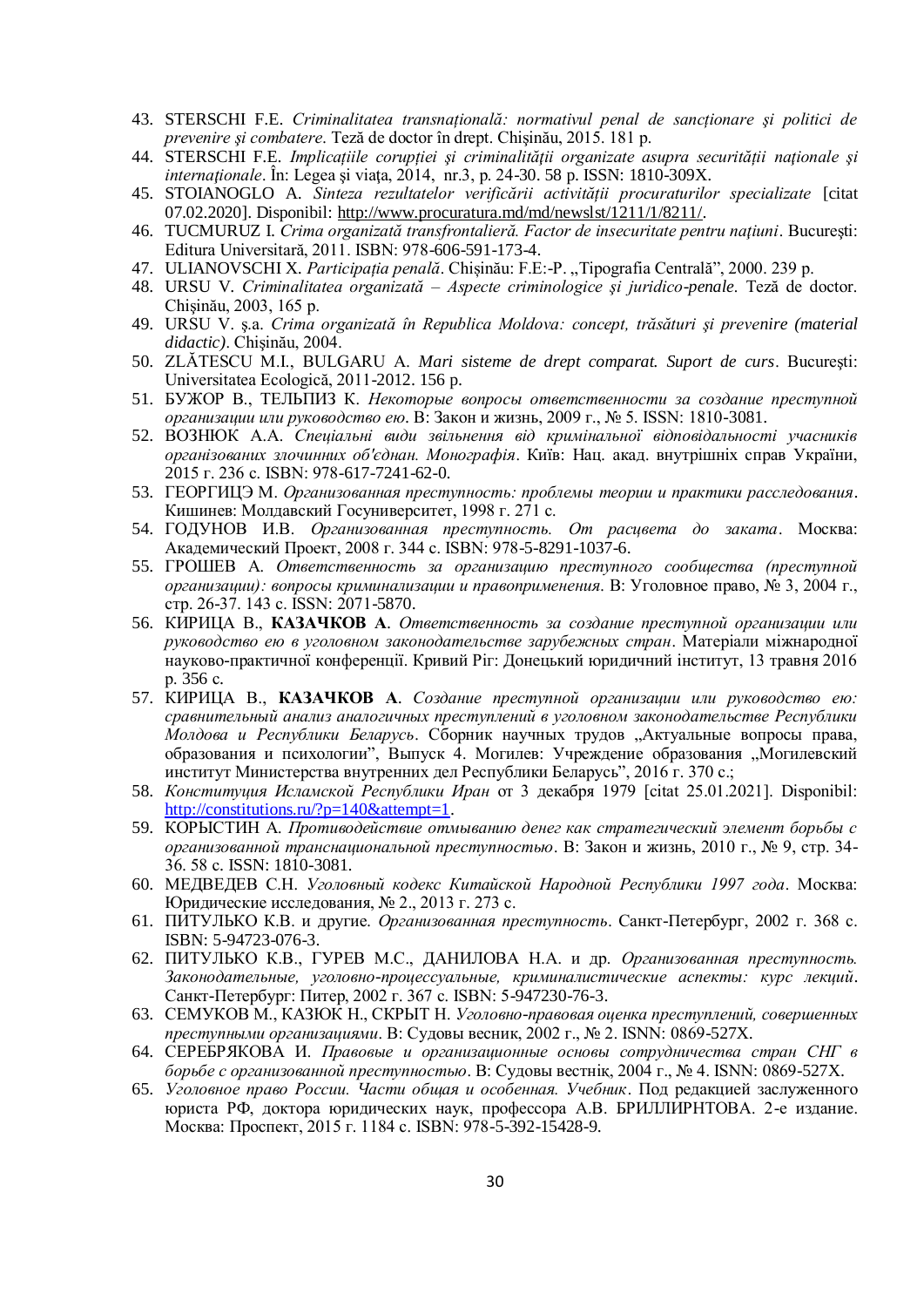#### **LIST OF THE AUTHOR'S SCIENTIFIC PUBLICATIONS ON THE THEME OF THESIS**

#### **Methodical guides (2)**:

- *Infracțiuni cu caracter terorist*. *Suport de curs. Seria: Drept penal (partea specială).* Chişinău, 2016;
- *Drept penal. Partea generală. Culegere de probleme*. Chişinău: Acad. "Ştefan cel Mare", 2018.
- **Articles in national and international scientific journals (10)**:
- *Măsuri de prevenire şi combatere a actului terorist*. Chişinău: Analele Științifice ale Academiei "Ștefan cel Mare" a M.A.I., Ediția a XIV-a, nr. 2, 2014;
- *Grupul infracțional organizat în contextul criminalității transnaționale*. Chişinău: Revista Institutului Național al Justiției, nr. 2 (45), 2018;
- **•** Crearea sau conducerea unei organizații criminale cu scopul de a comite una sau mai multe *infracțiuni cu caracter terorist*. Chișinău: Analele Științifice ale Academiei "Ștefan cel Mare" a M.A.I. al Republicii Moldova, Ediţia a XVIII-a, nr. 1, 2018;
- *Formațiunea paramilitară ilegală ca formă de manifestare a criminalităţii organizate*. Chișinău: Analele Ştiinţifice ale Academiei "Ştefan cel Mare" a M.A.I., Ediţia a XIX-a, nr. 1, 2019;
- *Subiectul infracțiunii de creare sau conducere a unei organizații criminale*. Chişinău: Revista Procuraturii Republicii Moldova, nr. 4, 2019;
- *Abordări de perspectivă privind incriminarea constituirii unui grup terorist sau a unei organizaţii teroriste în Codul penal al Republicii Moldova*. Chișinău: Analele științifice ale Academiei "Ștefan cel Mare" a M.A.I. al Republicii Moldova, nr. 14, 2021;
- *Crearea sau conducerea unei organizații criminale/ teroriste în sistemul de drept anglo-saxon (common-law)*. Chișinău: Analele științifice ale Academiei "Ștefan cel Mare" a M.A.I., nr. 14, Chișinău, 2021;
- *Elemente de drept penal comparat privind infracțiunea de creare a unei organizații criminale cu caracter terorist.* Chişinău: Revista Națională de Drept, nr. 2 (244), 2021;
- *Latura subiectivă a infracțiunii de creare sau conducere a unei organizații criminale*. Chişinău: Revista Națională de Drept, nr. 2 (244), 2021;
- *Răspunderea penală pentru crearea sau conducerea unei organizații criminale în sistemul de drept romano-germanic (Partea I-a)*. Chișinău: Revista științifico-practică "Legea și viața", 2021.

#### **Articles/ theses in conference proceedings (7)**:

- *Formațiunea paramilitară ilegală ca formă de manifestare a criminalității organizate*. Materialele conferinței cu participație internațională, 01 martie 2017. Chişinău: Academia militară a Forțelor Armate "Alexandru cel Bun", 2017;
- *Crearea sau conducerea unei organizații criminale cu scopul de a comite una sau mai multe infracțiuni cu caracter terorist*. În: "Focarele separatiste şi impactul lor asupra terorismului contemporan. Materialele conferinței științifico-practice internaționale 16.03.2017", Chișinău, 2017;
- *Retrospectiva cadrului normativ incriminator vizând crearea sau conducerea unei organizații criminale*. Warsaw (Poland): Modern Scientific challenges and trends, Collection of Scientific Works of the International Scientific Conference, Issue 9 (20), 20 octombrie 2019;
- *Создание преступной организации или руководство ею: сравнительный анализ аналогичных преступлений в уголовном законодательстве Республики Молдова и Республики Беларусь*. Сборник научных трудов «Актуальные вопросы права, образования и психологии». Могилев: Учреждение образования «Могилевский институт МВД Республики Беларусь», 2016 г.;
- *Ответственность за создание преступной организации или руководство ею в уголовном законодательстве зарубежных стран*. Матеріали міжнародної науково-практичної конференції. Кривий Ріг: Донецький юридичний інститут, 13 травня 2016 р.;
- *Object of crime provided by art. 284 Penal code of the Republic of Moldova (Creating or leading a criminal organization)*. London (United Kingdom): Collection of scientific articles of LXIV international scientific and practical conference "European research: innovation in science, education and technology", 05-09 June, 2020;
- *Răspunderea pentru constituirea unui grup terorist sau a unei organizații teroriste*. Chişinău: Revista științifico-practică "Legea și viața", Ediție specială, 2020.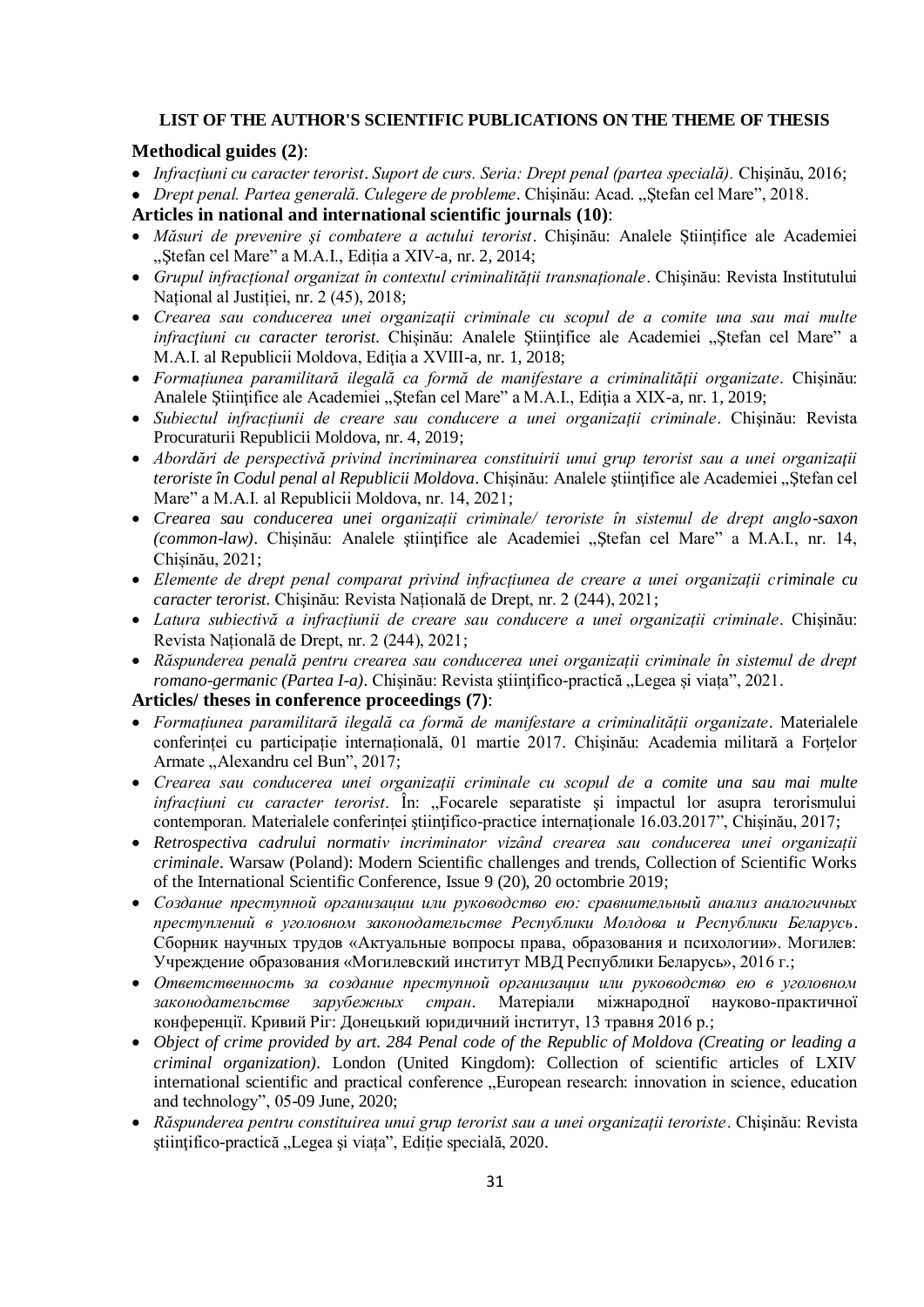#### **ADNOTARE**

### **Andrei Cazacicov. Răspunderea penală pentru crearea sau conducerea unei organizaţii criminale. Teză de doctor în drept. Chişinău, 2021**

**Structura tezei**: introducere, cinci capitole, concluzii generale şi recomandări, bibliografie din 407 titluri, 208 pagini de text de bază, 6 anexe. Rezultatele obţinute sunt publicate în 19 lucrări ştiinţifice.

**Cuvinte-cheie**: organizaţie criminală, grup criminal, grup criminal organizat, organizaţie teroristă, grup terorist, criminalitate organizată, creare, conducere, participare.

Scopul lucrării constă în examinarea teoretico-practică a infracțiunii de creare sau conducere a unei organizaţii criminale, în vederea rezolvării problemelor şi dificultăților care apar la aplicarea acesteia, precum şi înaintarea unor recomandări de ordin ştiinţifico-practic de perfectare a cadrului normativ naţional.

**Obiectivele cercetării**: aprecierea gradului de evoluție a doctrinei penale naţionale şi a celei străine, cu privire la infracțiunea de creare sau conducere a unei organizaţii criminale; analiza evoluției cadrului normativ incriminator al infracțiunii; elucidarea conceptului de "grup criminal organizat" și a celui de "organizație criminală" prin prisma standardelor definitorii internaționale; realizarea unui studiu de drept penal comparat a legislațiilor penale ale altor state în raport cu infracțiunile similare celei prevăzute de art. 284 C. pen. al R.M.; examinarea semnelor obiective și subiective aferente infracțiunii cercetate și evaluarea cerințelor de calitate a normei; rezolvarea practică a problemelor cu care se confruntă organele de drept la stabilirea răspunderii pentru crearea sau conducerea unei organizaţii criminale; stabilirea delimitărilor cu alte componenţe de infracţiuni asemănătoare; înaintarea unor propuneri *de lege ferenda*.

**Noutatea şi originalitatea științifică**. Studiul reprezintă o cercetare complexă a problemelor teoretico-practice privind infracțiunea de creare sau conducere a unei organizaţii criminale. Cercetarea evolutivă, comparativă şi juridico-penală permite înaintarea unor recomandări de ameliorare a cadrului normativ naţional, *i.e.*: modificarea conceptului de grup criminal organizat (art. 46 C. pen.) şi organizaţie criminală (art. 47 C. pen.); perfectarea şi completarea textului preceptului incriminator de la art. 284 C. pen. (Constituirea unui grup criminal organizat sau a unei organizaţii criminale); modificarea şi transpunerea prevederii de la art. 284, alin. (2) C. pen. la un articol nou – art. 284<sup>1</sup> C. pen. (Constituirea unui grup terorist sau a unei organizații teroriste).

**Problema ştiinţifică soluționată** constă în elaborarea unui cadru conceptual ce va permite interpretarea uniformă a semnelor obiective şi subiective ale infracţiunii incriminate la art. 284 C. pen., cu racordarea modelului de incriminare la standardele internaționale; identificarea imperfecțiunilor admise la formularea art. 284 C. pen. şi oferirea unor propuneri *de lege ferenda* de remaniere ale acestora.

**Semnificația teoretică**. Prin faptul că studiul este bine sistematizat şi documentat, se oferă soluții teoretico-practice de calificare juridică a infracţiunii de creare sau conducere a unei organizaţii criminale. Teza scoate în evidență unele probleme curente şi de perspectivă care pot apărea în practica de aplicare a legii penale, dar şi a căilor de soluționare adecvată ale acestora.

**Valoarea aplicativă** constă în oferirea unei compilații a materialului doctrinar, formularea recomandărilor practice de soluţionare a unor situații incerte, prezentarea interpretării elocvente a elementelor și semnelor componenței infracțiunii.

**Implementarea rezultatelor ştiinţifice**. Constatările şi concluziile studiului pot fi utilizate în procesul de instruire a studenților instituțiilor de învățământ și în activitatea practicienilor implicați nemijlocit în procesul de prevenire şi combatere a infracționalității organizate. Propunerile și recomandările vor fi utile perfecționării de perspectivă a cadrului normativ național.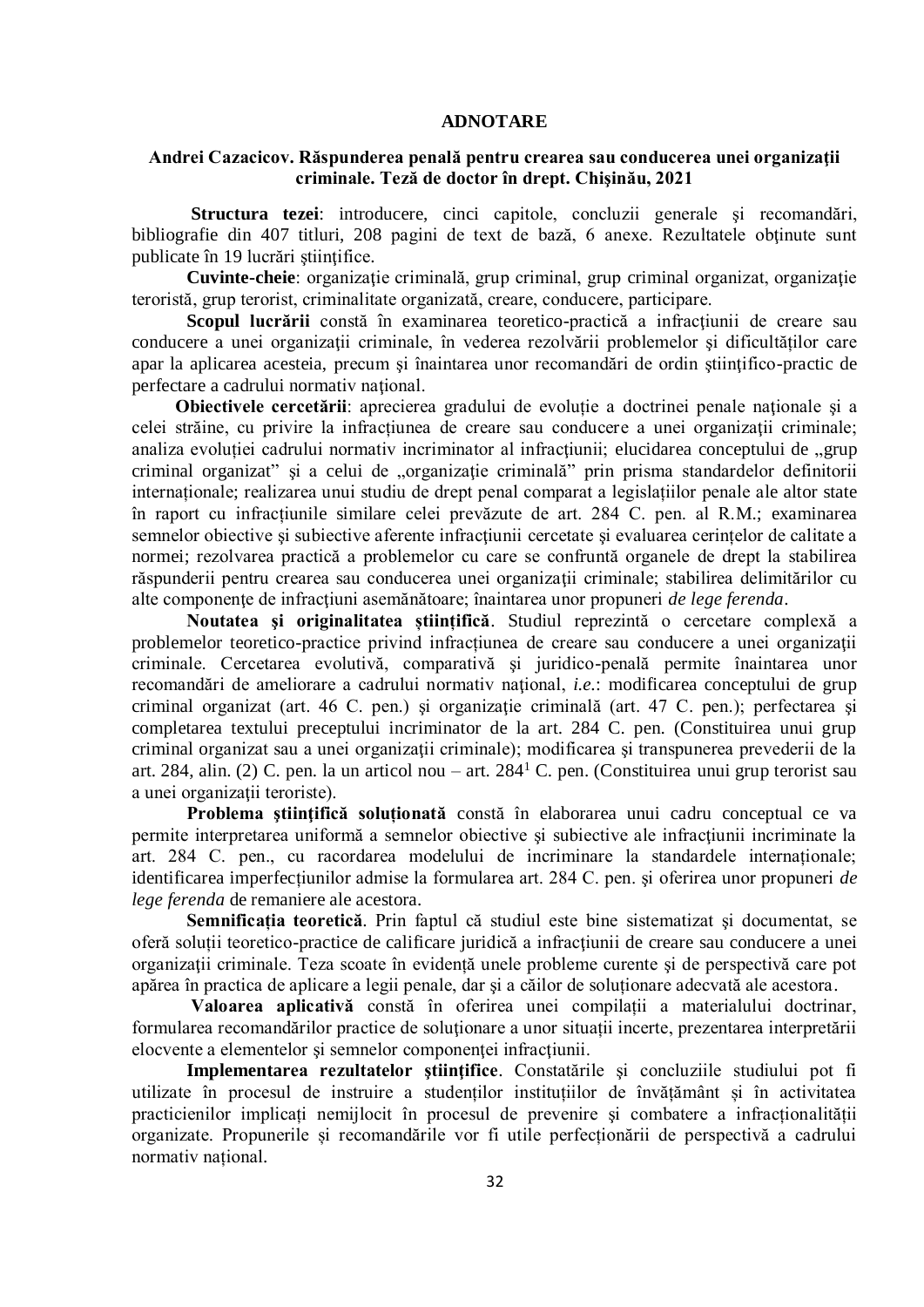#### **АННОТАЦИЯ**

#### **Андрей Казачков. Уголовная ответственность за создание или руководство преступной организации. Докторская диссертация. Кишинев, 2021**

**Структура диссертации**: введения, 5 глав, основных выводов и рекомендаций, библиографии, включающей 407 наименований, 208 страниц основного текста, 6 приложений. Результаты исследования были опубликованы в 19 научных работах.

**Ключевые слова**: преступная организация, преступная группа, организованная преступная группа, террористическая организация, террористическая группа, организованная преступность, создание, руководство, участие.

**Цель статьи** состоит в теоретическо-практическом исследовании преступления «создание преступной организации или руководство ею» с целью решения проблем и трудностей, возникающих при ее применении, а также предоставлении научнопрактических рекомендаций по совершенствованию национального законодательства.

**Задачи работы:** оценка степени развития национальной и зарубежной уголовной доктрины в отношении преступления; анализ эволюции инкриминирующей нормативной базы преступления; разъяснение понятий «организованная преступная группа» и «преступная организация» с точки зрения международных стандартов; проведение сравнительного анализа уголовного законодательства других стран в отношении преступлений, аналогичных предусмотренному ст. 284 УК Р.М.; изучение объективных и субъективных признаков, связанных с расследуемым преступлением; практическое решение проблем с которыми сталкиваются правоохранительные органы в связи с данным преступлением; разграничение с аналогичными преступлениями; предоставление предложений о законодательных изменениях.

**Научная новизна и оригинальность исследования**. Данное исследование представляет собой комплексное и хорошо структурированное исследование теоретических и практических проблем, касающихся создания или руководства преступной организации. Эволюционное, сравнительное и уголовно-правовое исследование позволяет выработать рекомендации по совершенствованию национальной нормативной базы, а именно: изменение концепции организованной преступной группы (статья 46 УК) и преступной организации (статья 47 УК); дополнение и усовершенствование текста уголовной нормы предусмотренной ст. 284 УК; изменение положения ст. 284, ч. 2) УК и создание новой статьи – ст. 284<sup>1</sup> УК (Создание террористической группы или террористической организации).

**Решённая научная проблема** заключается в разработке концептуальной основы, которая позволит единообразно интерпретировать объективные и субъективные признаки преступления, связав модель инкриминирования с международными стандартами; выявление недостатков ст. 284 УК и внесение предложений по их исключению.

**Теоретическая значимость работы.** Исследование хорошо систематизировано и задокументировано, оно предлагает теоретические и практические решения по квалификации исследуемого преступления. В диссертации освещены нынешние проблемы, но и проблемы в перспективе, которые могут возникнуть в практике применения уголовного законодательства, а также способы их решения.

**Практическое значение исследования** заключается в обобщении научного материала, формулировании практических рекомендаций по разрешению неопределенных ситуаций, всесторонней интерпретации элементов и признаков состава преступления.

**Внедрение научных результатов**. Выводы исследования могут быть использованы в процессе обучения студентов юридических вузов, в работе сотрудников, непосредственно вовлеченных в процесс борьбы с организованной преступностью. Предложения и рекомендации будут полезны в перспективе улучшения национальной нормативно-правовой базы.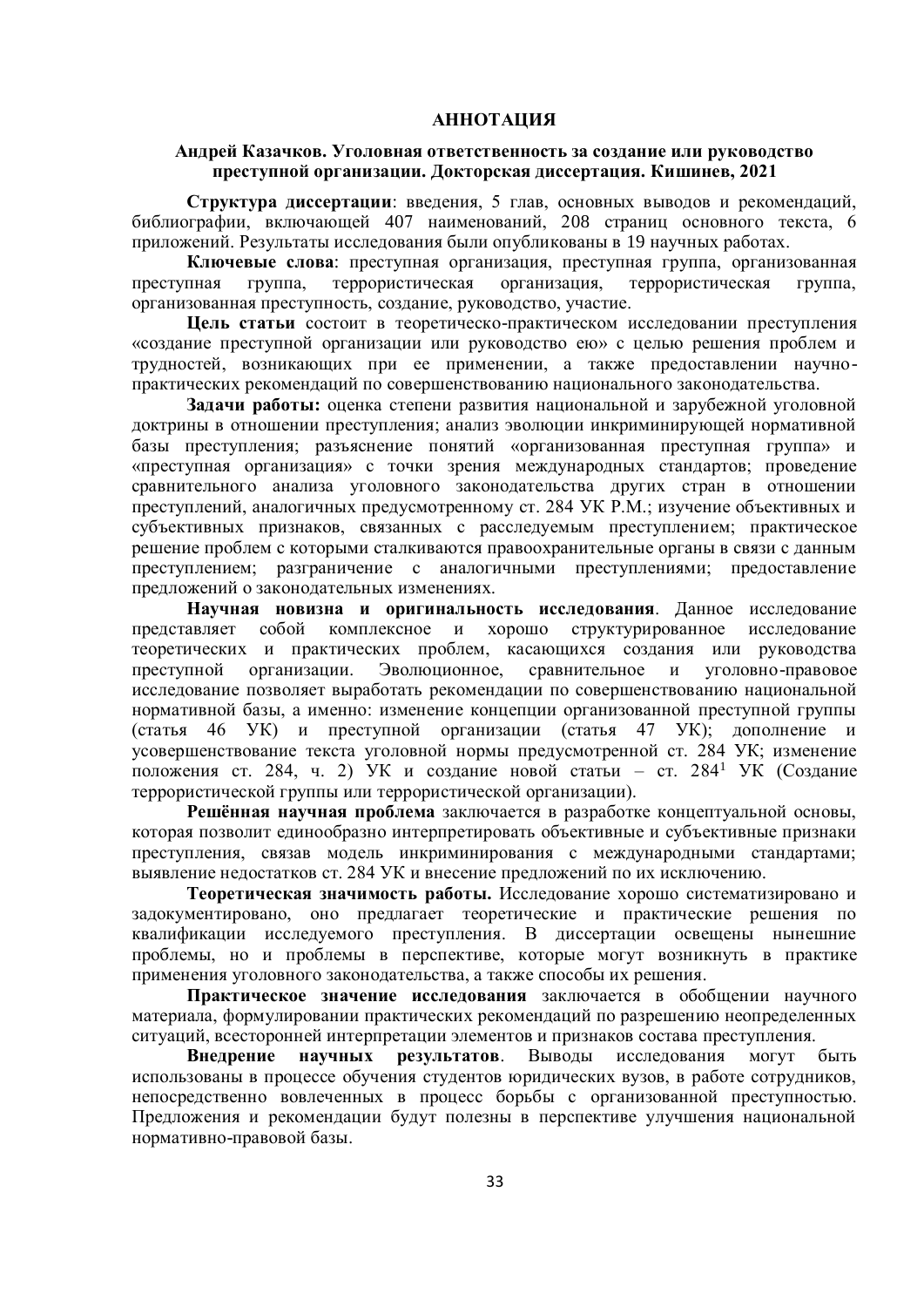#### **ANNOTATION**

### **Andrei Cazacicov. Criminal liability for creating or directing a criminal organization. PhD thesis in law. Chişinău, 2021**

**Thesis structure**: introduction, 5 chapters, general conclusions and recommendations, bibliography of 407 titles, 208 pages of basic text, 6 annexes. The results are published in 19 scientific papers.

**Key words**: criminal organization, criminal group, organized criminal group, terrorist organization, terrorist group, organized crime, creation, direction, participation.

**Goal of dissertation**. The purpose of the paper consists in the theoretical and practical analysis of the crime of creating or leading a criminal organization, in order to solve the problems and difficulties that arise in its application, as well as submitting scientifical and practical recommendations to improve the national normative framework.

**Objectives of dissertation**: estimation the degree of evolution of the national and foreign criminal doctrine, regarding to the crime of creating or leading a criminal organization; analysis the evolution of the incriminating normative framework of the crime; explanation the concept of "organized criminal group" and "criminal organization" in terms of international standards; performing a comparative study of criminal laws of the other states in relation to similar crimes to those provided by art. 284 Criminal code of R.M.; examining the objective and subjective signs related to the investigated crime and evaluating the quality of requirements for this norm; practical solving of the problems faced by law enforcement agencies in establishing responsibility for the creation or leading of a criminal organization; establishing delimitations with other components of similar crimes; submission of legislative proposals to perfect the legislative framework.

**Scientific novelty and originality**. This PhD thesis is a complex and well-structured research of the theoretical and practical problems considering the crime of creating or directing a criminal organization. Historical, comparative and legal research offers an opportunity to advance some recommendations of improving the national regulatory framework, *i.e.*: changing the concept of organized criminal group (art. 46 of the Criminal code) and criminal organization (art. 47 Criminal code); improving the text of the art. 284 Criminal code (constitution of an organized criminal group or a criminal organization), modifying art. 284, par. (2) Criminal code and removing it to a new article – art.  $284<sup>1</sup>$  Criminal code (constitution of a terrorist group or a terrorist organization).

**The important scientific problem solved** consists in elaboration of a conceptual framework that will allow the uniform interpretation of the objective and subjective signs of the crime provided in art. 284 of the Criminal code and relates the incrimination model to the international standards; identification of imperfections admitted in art. 284 Criminal code, with offering of proposals for their exclusion.

**Theoretical significance**. Due to the fact that the study is well systematized and documented, it offers theoretical and practical solutions for the qualification of the crime of creating or leading a criminal organization. The thesis highlights some current and forwardlooking problems that may arise in the practice of applying the criminal law, and their solution.

**The applicative value** consists in offering a compilation of the doctrinal material, the formulation of practical recommendations for solving uncertain situations, the presentation of the eloquent interpretation of the elements and signs of the composition of the crime.

**Implementations of scientific results**. The judgments and conclusions of this study can be used in the education process of students of higher education institutions and in the activity of practitioners directly involved in the process of preventing and combating organized crime. The proposals and recommendations will be useful for the perspective improving of the national regulatory framework.